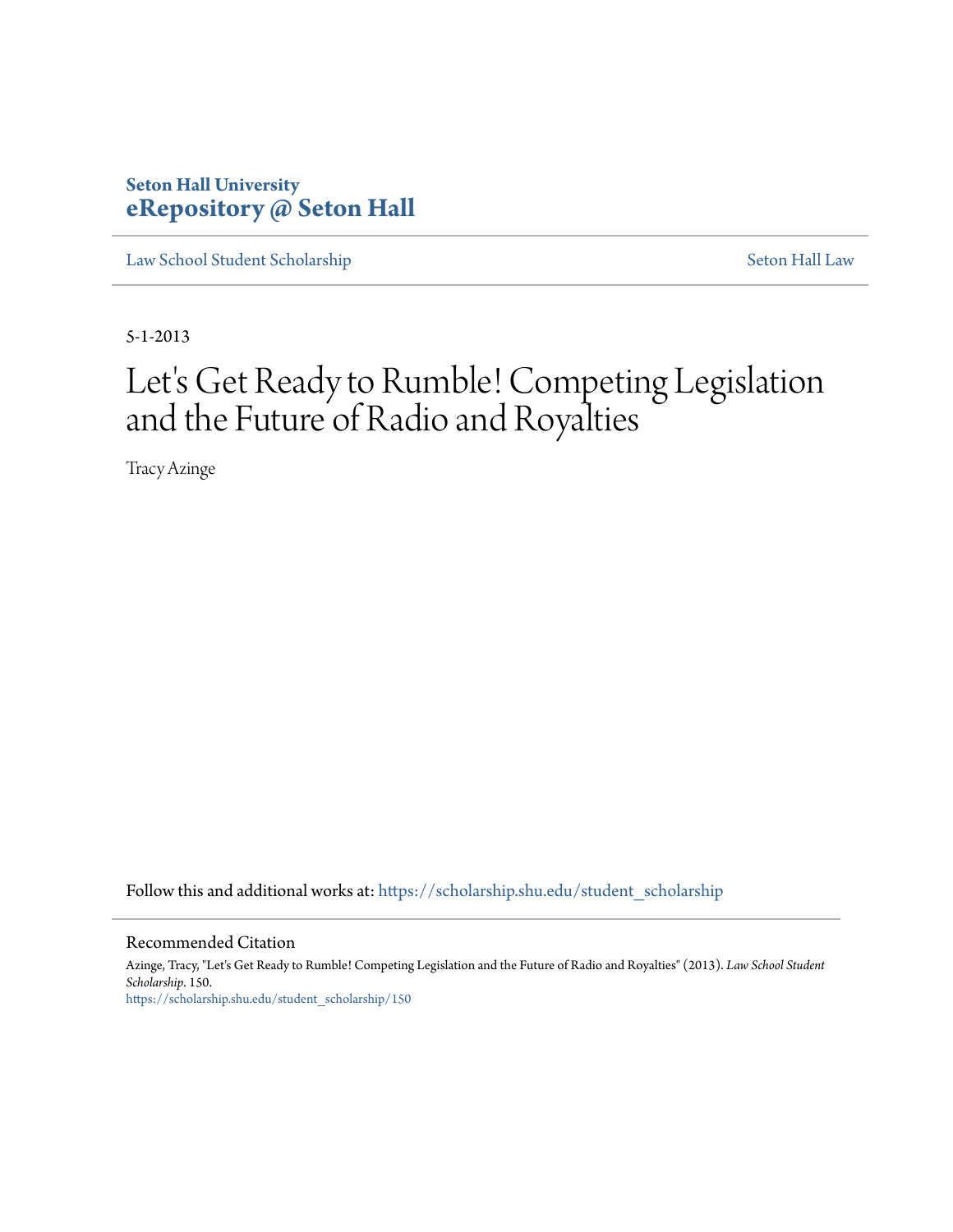## LET'S GET READY TO RUMBLE! Competing Legislation and the Future of Radio and Royalties

#### I. INTRODUCTION

Since the inception of sound recording rights under American Copyright law, sound recordings have enjoyed limited protection compared to other forms of fixed<sup>1</sup> creative expression. The copyright owners of sound recordings, mainly record labels and artists, fight an uphill battle for adequate compensation due to limited Copyright protection coupled with explosive technological advances in music consumption. In an attempt to recoup financial losses from limited protection and music piracy, copyright owners fight for higher royalty rates for the use of their works. $2$ 

Conversely, copyright users, such as internet radio or webcasters, fight to lower the royalty rates they pay for sound recordings. Large webcasters, such as Pandora Radio, have reportedly paid upwards of 50% of their revenue in royalties. Webcasters argue the current royalty scheme not only threatens their continued existence but also is grossly unfair compared to the rates paid by satellite radio broadcasters.<sup>3</sup> Satellite radio currently pays  $6\%$ -8% for royalties in sound recording.<sup>4</sup> Similar to webcasters, satellite radio is not only opposed to legislation that will increase their rates but is actively seeking to reduce the rates they currently pay.<sup>5</sup>

Terrestrial radio broadcasters are in the best position with respect to paying royalties for sound recordings. Due to terrestrial radio's strong lobbying power, terrestrial radio has enjoyed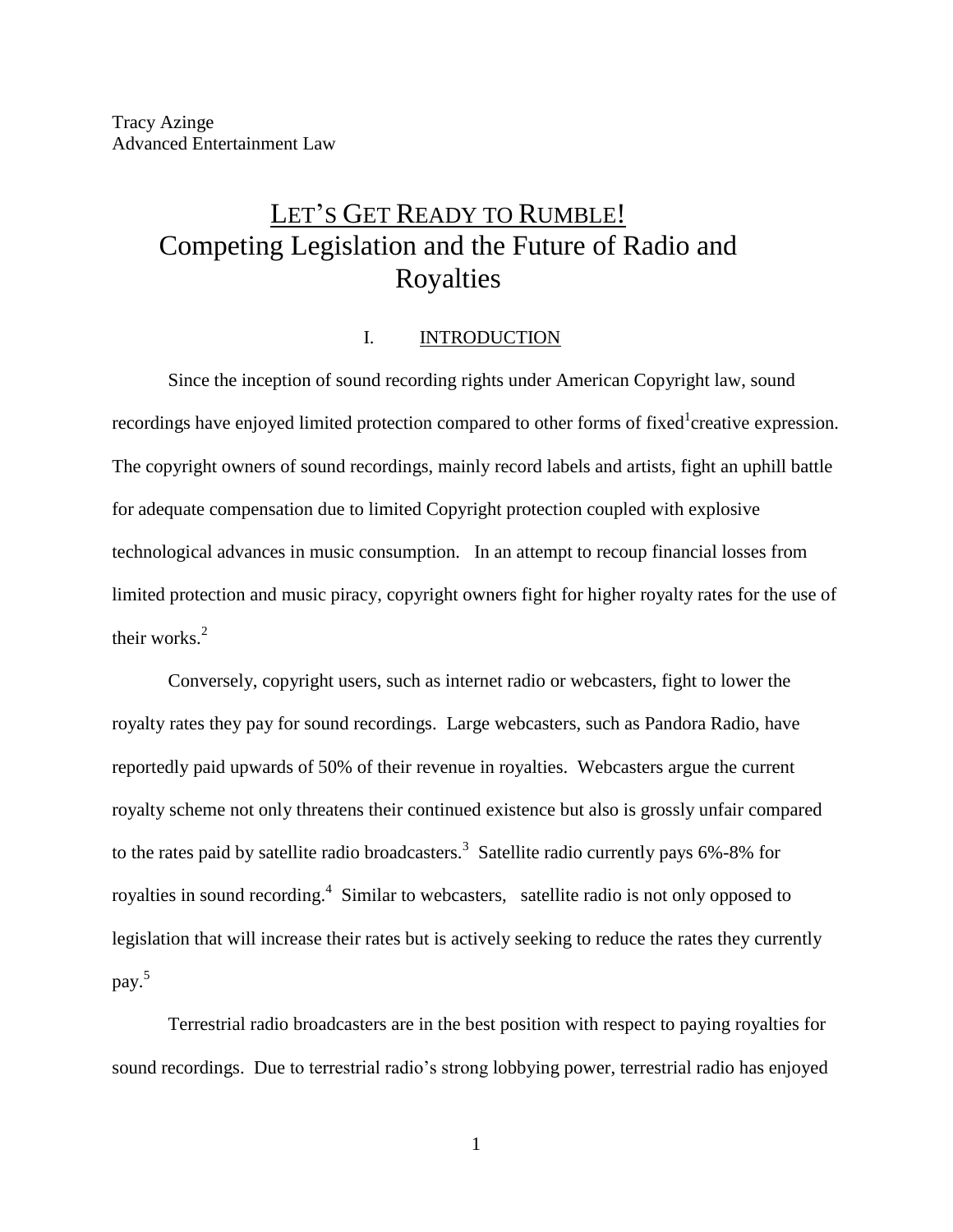a statutory exemption from paying royalties since the birthrights of sound recordings in 1971.<sup>6</sup> The rationale behind the exemption is terrestrial broadcasters and recording companies have a mutually beneficial economic relationship where terrestrial broadcasters helped promote artists' music through airplay, and in turn, increased record sales for artists.<sup>7</sup> However, given that the technological landscape has drastically changed the business model of the music industry, the rationale behind the exemption is arguably applicable to internet and satellite radio who are required to pay royalties.

Consumers play an indirect but important role in the fight over royalties between copyright owners and users over royalties. In creating legislation that will affect the royalties paid by webcasters and broadcasters, Congress needs to consider consumer expectations and the role they play in proposed solutions for leveling the royalty playing field. Due to the technological innovations in music consumption, consumers have enjoyed access to large catalogs of musical works at little to no cost. Both users and owners want the consumer to consume their respective products but the main issue is which side should bear the cost or reap the majority of the economic benefit. Does the answer lie in shrinking the owners' pot of royalties to preserve the consumers' listening experience and the webcasters' profits, or should the pot be expanded by not only increasing the royalty rates of satellite and digital broadcasters, but also forcing terrestrial broadcasters to pay higher royalties for internet transmissions of their programming? <sup>8</sup>

The two key pieces of proposed legislation that address this issue are the Internet Radio Fairness Act (IRFA)<sup>9</sup> and the Interim Fairness in Radio Starts Today (FIRST)<sup>10</sup> Both IRFA and FIRST seek to level the economic playing field for internet radio by changing the applicable standard used by the Copyright Review Board (CRB) in setting reasonable royalty rates. IRFA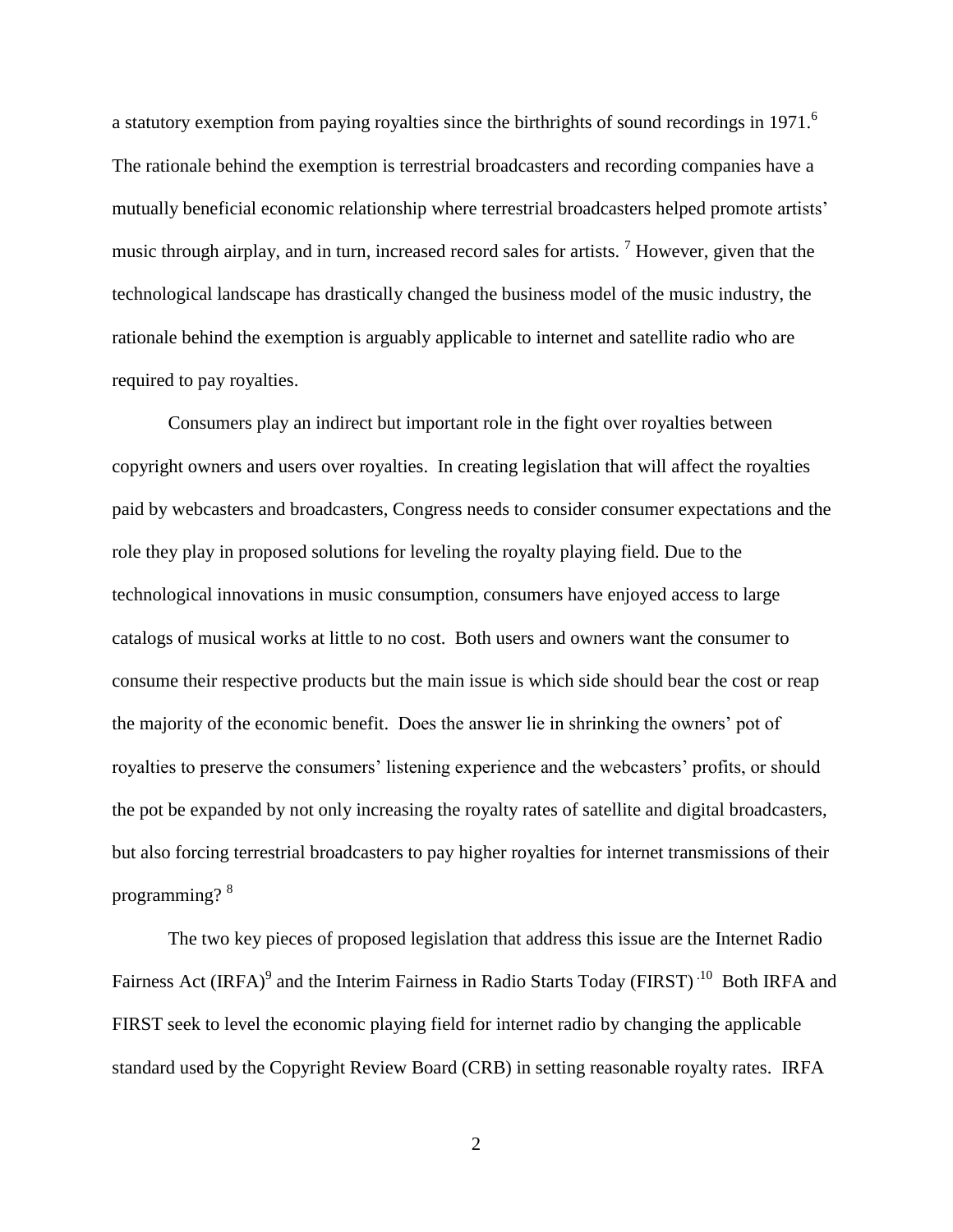proposes changing from the "willing buyer, willing seller" standard to the 801(b) (1) standard to help reduce the disproportional percentage of revenue webcasters pay in royalties.<sup>11</sup> The rationale behind IRFA is lower rates are necessary to ensure the continued growth of internet radio.<sup>12</sup> Conversely, FIRST addresses alleged discriminatory treatment of webcasters by not only making terrestrial radio pay higher royalties for their online programming but changing the standard to "willing buyer and willing seller" for both satellite and terrestrial AM/FM simulcast transmissions.<sup>13</sup> The rationale behind FIRST is recording artists deserve fair compensation for their works, and through fair compensation, creation by artists will be nurtured and encouraged.<sup>14</sup>

Proponents of both Acts assume that changing the standard used by the CRB will magically lead to an increase or decrease in the royalty rates of the various radio platforms. The reality is that there are other factors the CRB must consider in the royalty rate proceeding before they apply the 801(b)(1) or the "willing buyer, willing seller" standard such as the market rate benchmarks and the rate structure.<sup>15</sup> In application, the market rate benchmark and the rate structure are two fact-specific determinations that have more bearing on the royalty rate determined by the CRB than the  $801(b)(1)$  or "willing buyer, willing seller" standards. Essentially, the two seemingly different standards yield the same analysis and considerations by the CRB. While both Acts have positive secondary proposals, their main proposals concerning changing the standards are ineffectual. Furthermore, the main goal of legislation should not be increasing the profits of one side over the other in the name of fairness but rather striking the right balance of fair compensation, public access, and the promotion of arts and sciences.

The first section of this paper will address the current copyright regime and discuss the §801(b)(1) and the "willing buyer, willing seller" standards. The second section will examine both the positive and negative aspects of IRFA and FIRST. The third section will discuss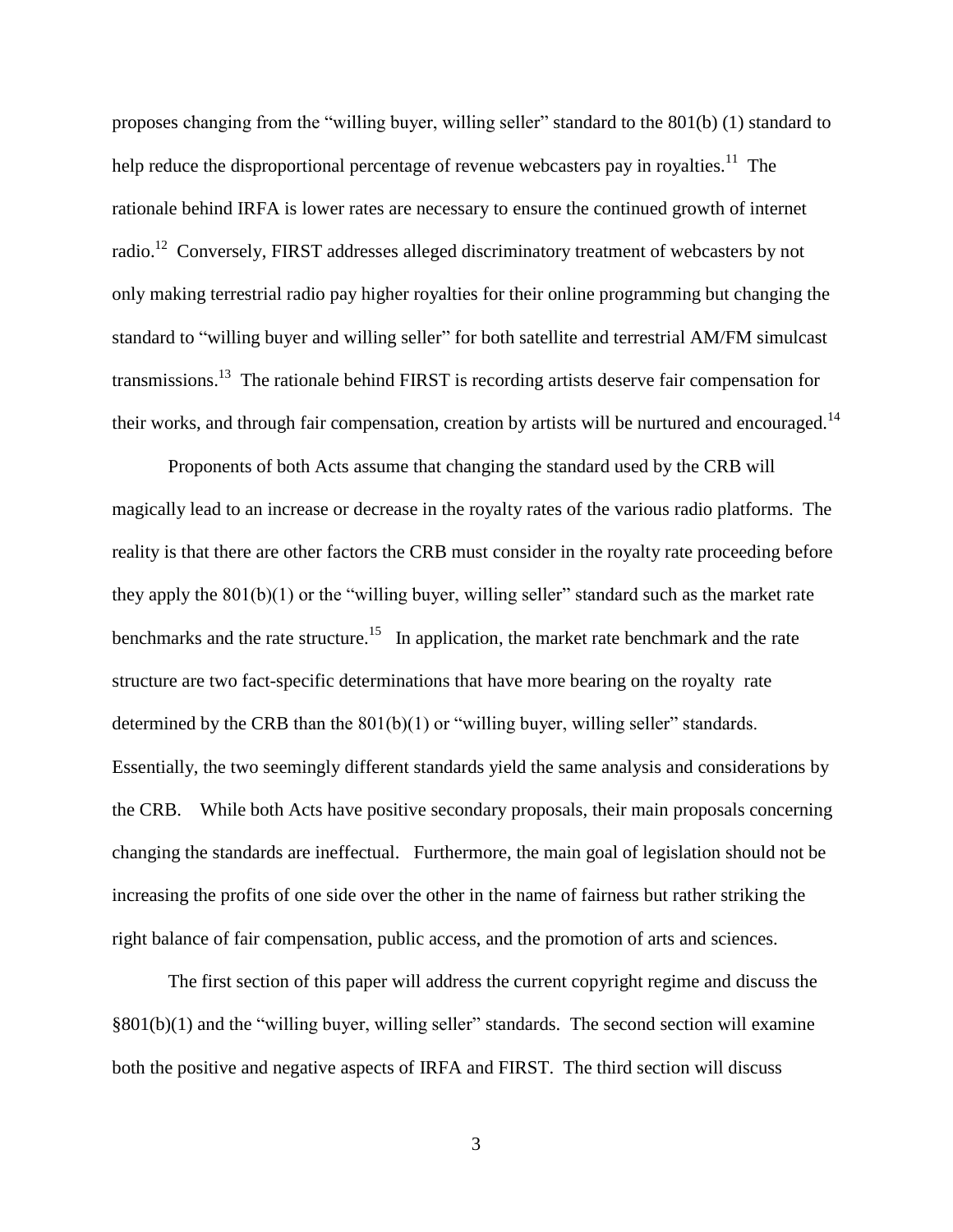recommendations for Congressional action concerning the sound recording royalty structure going forward.

#### II. COPYRIGHT LANDSCAPE AND THE HOLDER'S RIGHT IN SOUND RECORDING

#### History of Copyright and Sound Recordings

Under the Copyright Act, when musical works are created, two separate rights are granted.<sup>16</sup> First, a copyright exists in the underlying music and words, which are granted to the songwriter and composer.<sup>17</sup> The second right that is created is the sound recording which is the fixation of the sounds created from the underlying musical work.<sup>18</sup> Copyright owners' rights in sound recordings were not recognized under the Copyright Act until  $1971$ .<sup>19</sup> In 1971, Congress instituted the first copyright protection for sound recordings by creating the Sound Recording Act (SRA).<sup>20</sup> SRA protected the copyright owner's exclusive right to reproduction and distribution of sound recording.<sup>21</sup> Congress granted protection under the SRA to provide protection against phonorecord piracy due to advanced technology that had the ability to replicate sound recordings.<sup>22</sup> Unfortunately, the SRA failed to provide a performance right in sound recordings in effort to protect the interests of terrestrial radio broadcasters.<sup>23</sup> Congress reasoned that the "recording industry and broadcasters existed in a symbiotic relationship where the recording industry recognized that radio airplay was free advertising that prompted customers to purchase the recordings."<sup>24</sup> When Congress passed the Copyright Act of 1976, owners of sound recordings were granted the exclusive right to reproduce the work, make derivative works and distribute the work.<sup>25</sup> However, the 1976 Act failed to preserve a performance right for sound recordings under §106(4).

When the Internet became popular in the 1990's, the recording industry was once again confronted with widespread piracy of its sound recordings due to online transmissions of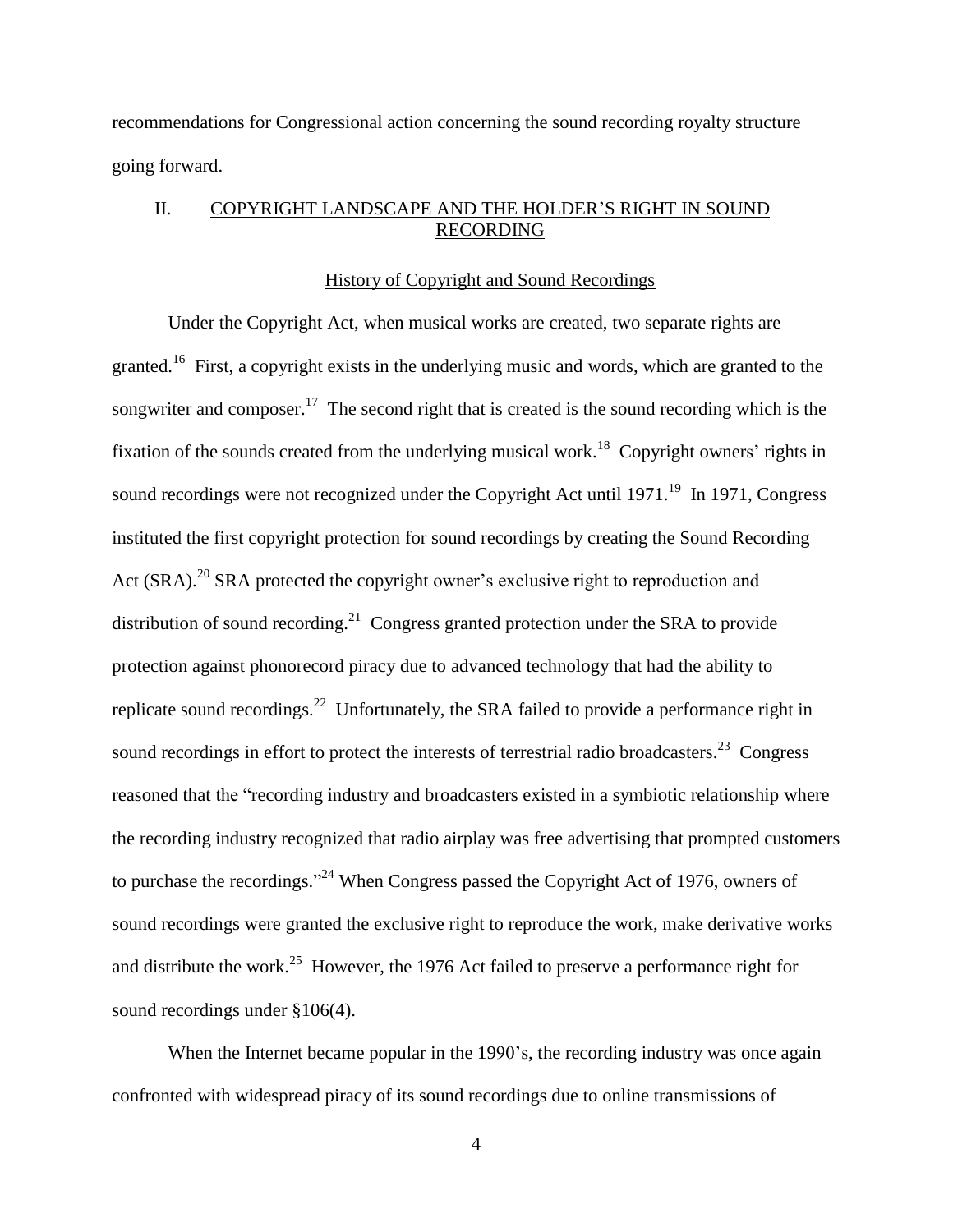terrestrial broadcasters and webcasters.<sup>26</sup> The Recording Industry Association of America (RIAA) lobbied Congress to update the laws for royalties.<sup>27</sup> In 1995, Congress responded by enacting the Digital Performance Right in Sound Recording Act (DPRA).<sup>28</sup> The DPRA gave sound recordings a limited public performance right requiring broadcasters of satellite radio to pay a royalty for both the musical composition and the sound recording. It should be noted the DPRA did not apply to **non-subscription, non-interactive transmissions.<sup>29</sup> However, as internet** speeds increased in the years following the passage of DPRA the exclusion of non-subscription and non-interactive submissions proved problematic due to the hundreds of radio and webcast retransmissions that became available to millions of consumers.<sup>30</sup> In 1998, Congress passed the Digital Millennium Copyright Act (DMCA) which added nonsubscription digital audio broadcasters to the DPRA's royalty scheme.<sup>31</sup>

The DPRA and DMCA created a compulsory license system for digital audio transmissions. Under the DMCA, the webcaster or broadcaster is required to obtain compulsory or statutory licenses for the digital performance of musical compositions,  $32$  sound recordings  $33$ and ephemeral copies<sup>34</sup> of sound recordings. Under the DMCA, the copyright holders and the users must attempt to negotiate royalty rates.<sup>35</sup> In the event the copyright holders and users cannot reach consensus CRB (initially the Copyright Arbitration Review Panel for the first Royalty rate set in 2002) is charged with the task of determining a rate.<sup>36</sup>

In creating the DMCA, Congress recognized that copyright owners of sound recording were particularly vulnerable with respect the internet transmissions of sound recordings.<sup>37</sup> Congress reasoned that the more control and access the consumer has to sound recordings online the greater the possibility for market substitution.<sup>38</sup> Therefore, the DMCA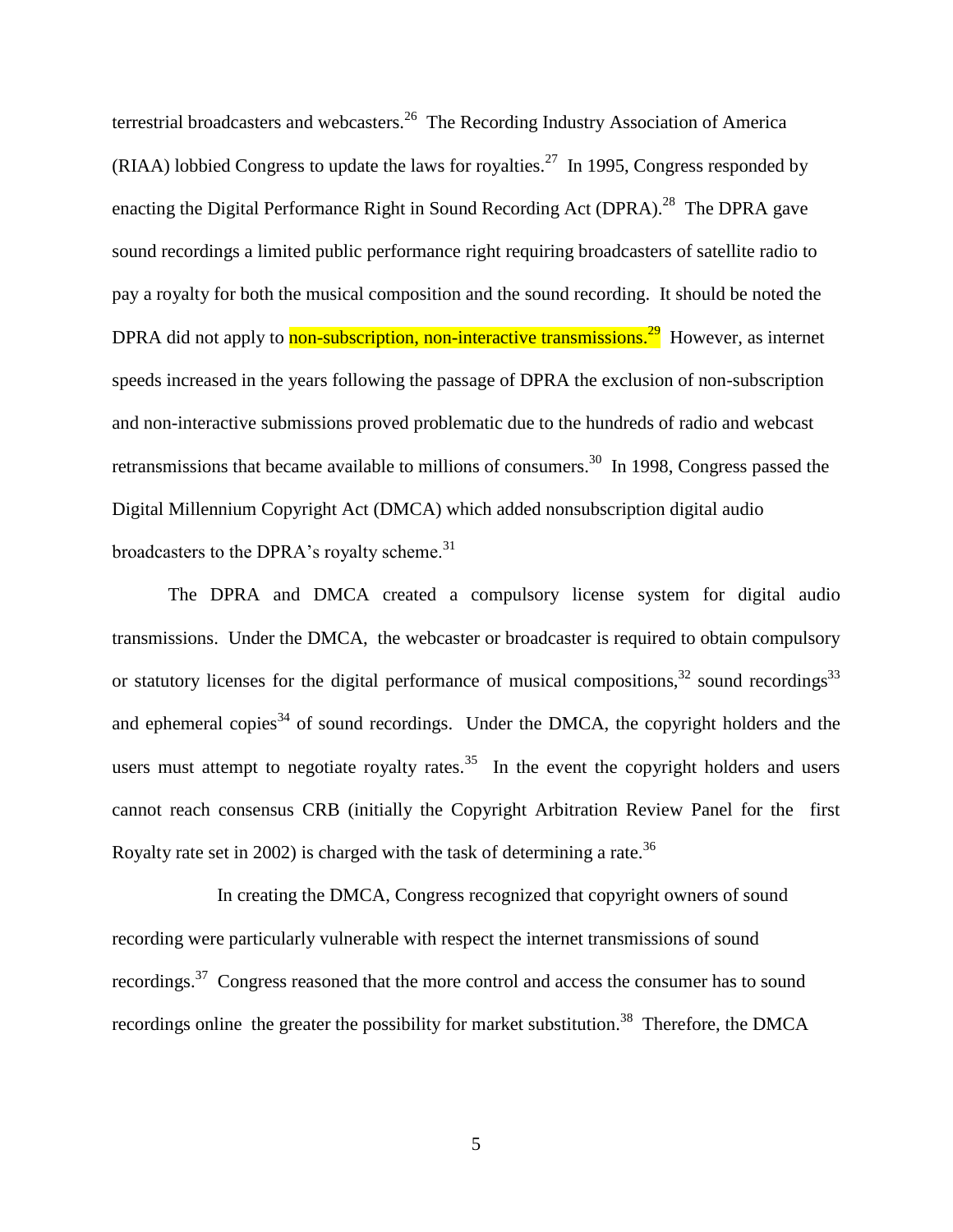carved out three classes of music services and afforded each class a separate royalty rate standard.

Under § 114, the class consists of preexisting subscription services (digital cable radio) and preexisting satellite digital audio services (satellite radio) which a user can obtain a compulsory license and the applicable royalty rate standard is  $801(b)(1)$ .<sup>39</sup> Under the DMCA, preexisting subscription services and preexisting satellite and digital audio services rate setting procedure is governed by the  $801(b)(1)$  standard.<sup>40</sup> Under § 114(f)(1) the cable, satellite and subscription royalty rate is governed by the factors listed in section  $\S 801(b)(1)$  which are:

- 1. To maximize availability of creative works to the public.
- 2. To afford the copyright owner a fair return for his or her creative work and the copyright user a fair income under existing economic conditions
- 3. To reflect the relative roles of the copyright owner and the copyright user in the product made available to the public with respect to relative creative contribution, technological contribution, capital investment, cost risk, and contribution to the opening of new markets for creative expression and media for their communication.
- 4. To minimize any disruptive impact on the structure of the industries involved and generally prevailing industry practices.<sup>41</sup>

The 801(b) standard requires the CRB to analyze and consider each objective in determining the royalty rate. This standard is a heavier balancing of the copyright owners and copyright users interest because this class poses less of a threat with respect to market substitution.<sup>42</sup>

The second class of services under § 114(f) are eligible subscription services (subscription, internet radio, digital radio) and new subscription services, which are also entitled to compulsory licenses.<sup>43</sup> This second class of services are not considered completely interactive but do pose a threat to the owner's rights with respect to market substitution. Therefore, the royalty rate proceedings for this second class are governed by the "willing buyer willing seller standard." Under the "willing buyer, willing seller"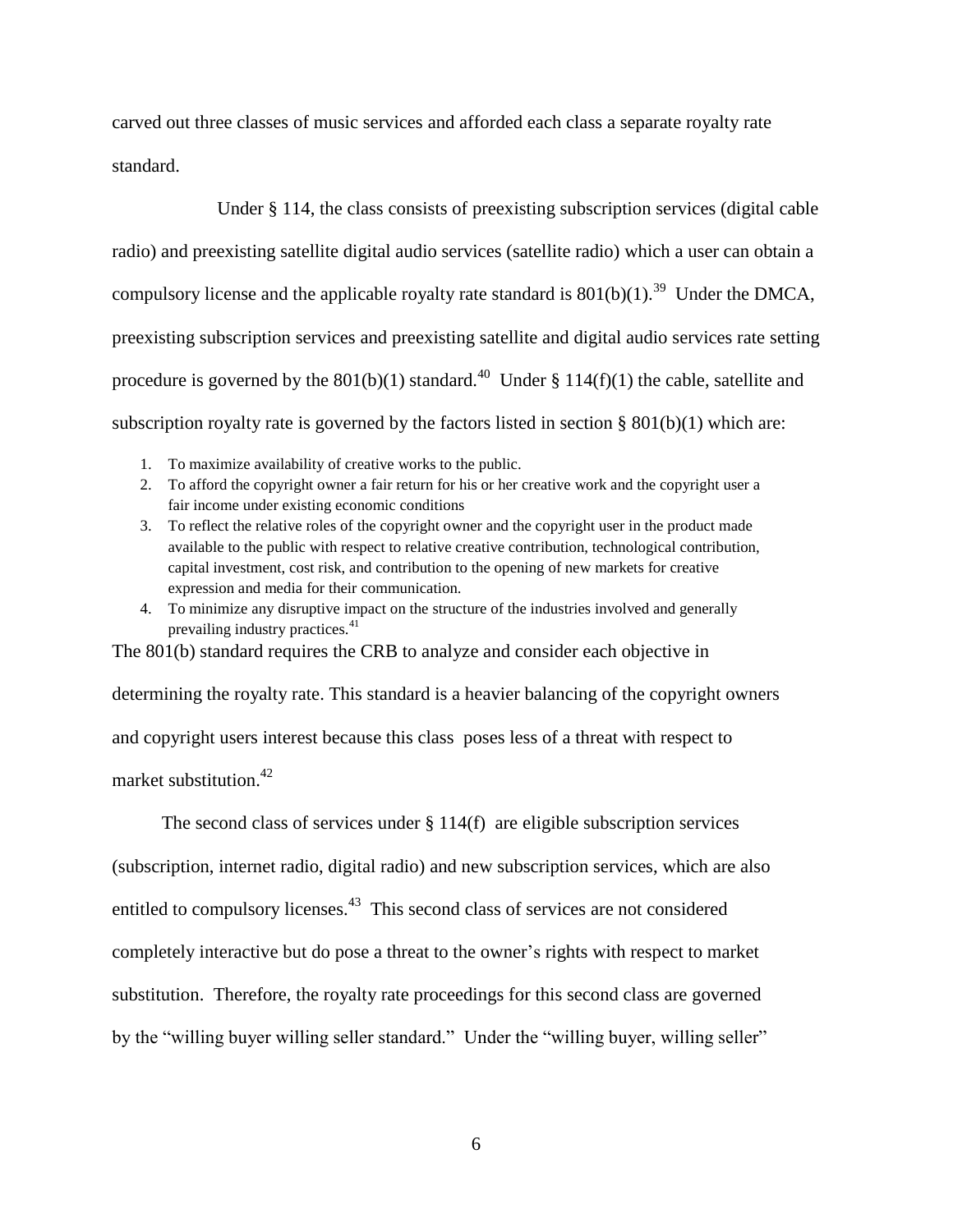model the CRB is charged with determining a royalty rate and may consider the following factors:

- 1) Whether the use of the service may substitute for may promote the sales of phonorecords or otherwise may interfere with or may enhance the sound recording copyright owner's other streams of revenue from its sound recordings
- 2) The relative roles of the copyright owner and the transmitting entity in the copyrighted work and service made available to the public with respect to the creative contribution, technological contribution, capital investment, cost and risk.<sup>44</sup>

This standard is less rigorous than the  $801(b)(1)$  standard is driven by the and the CRB is not required to even consider the factors in determining a reasonable royalty rate.<sup>45</sup>

The last class of services is the interactive services, such as iTunes, which allows the consumer access to specified songs at their request. Interactive services are not able to obtain a compulsory license.<sup>46</sup> The users are required to negotiate individual licenses with the owners.<sup>47</sup>

#### The §801(b)(1) Standard and 2006 CRB Rate Setting Proceedings for Satellite Radio

Proponents of IRFA and FIRST expect switching the CRB review standard will bring parity to the royalty rates paid by satellite radio and internet radio. Supporters of THE IRFA are certain royalty rates paid by webcasters will be reduced by changing the standard from the "willing buyer, willing seller" to 801(b)(1). On the other hand, supporters of FIRST expect that switching satellite radio from the 801(b)(1) standard to the "willing buyer willing seller" will increase the rates for satellite radio . However, both parties are overemphasizing the importance of these factors. In order to assess whether changing the applicable standards will yield the result sought by either side it is necessary to analyze how the CRB applies the factors under the different standards for setting the royalty rates.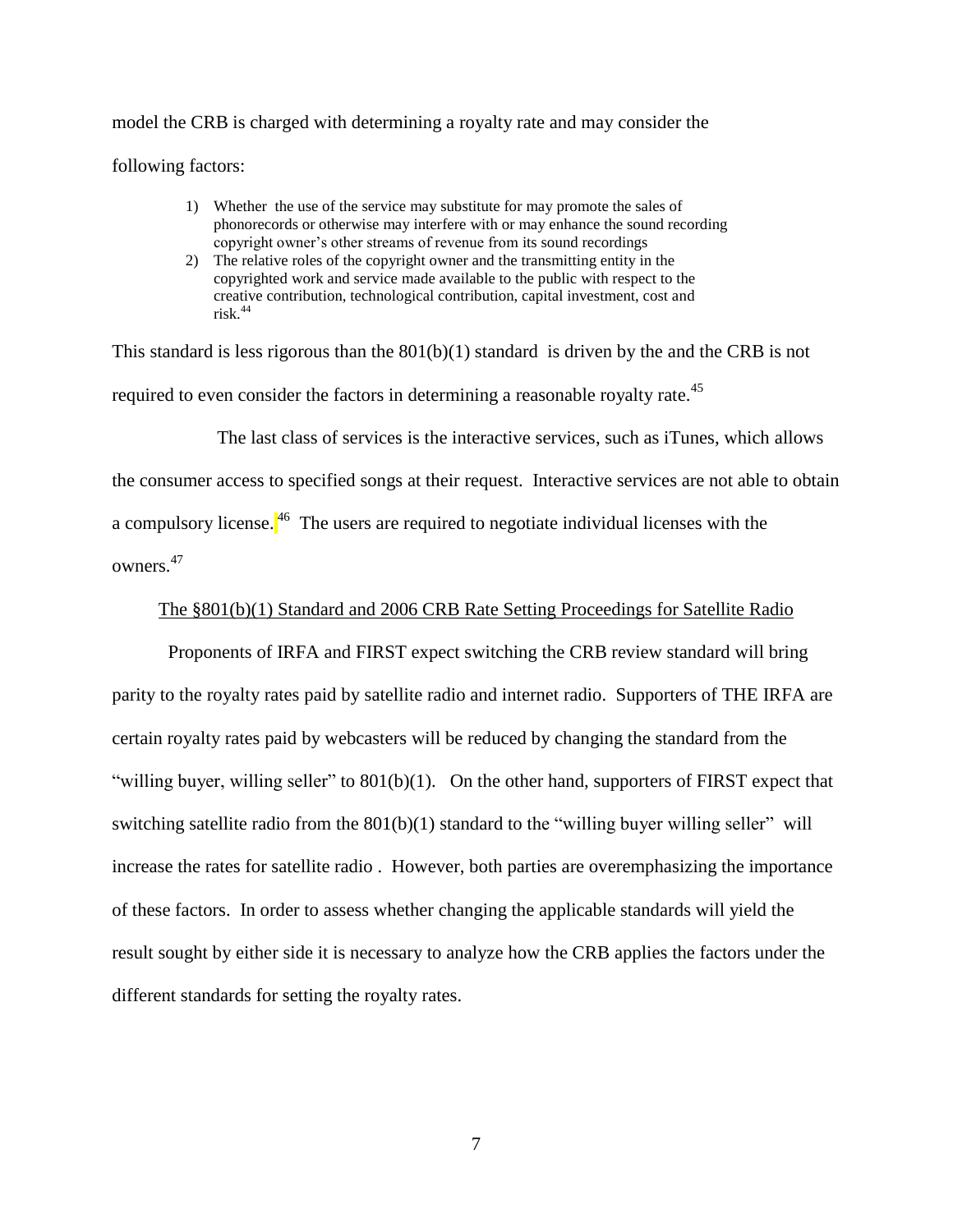#### CRB's Determination Concerning Rate Structure

The CRB's first necessary determination was whether satellite radio's rate structure would be calculated as a percentage of revenue or whether satellite radio would pay based on a per play model.<sup>48</sup> Sound Exchange<sup>49</sup> argued for a per-play rate structure whereas XM and Sirius, collectively referred to as preexisting satellite digital audio radio services (SDARS), proposed a revenue based structure with an alternative per/play as an alternative proposal.<sup>50</sup> The CRB reasoned that a rate based on revenue was most appropriate because neither party could come up with a per-play rate structure that reflected actual usage by the satellite radio listeners.<sup>51</sup> Sound Exchange's expert witness, Dr. Pelcovits stated "the per broadcast/per subscriber metric simply does not provide an accurate and dynamic measure of listening and consumption".<sup>52</sup> The proponents of the per- play model could not come up with reasons as to why a revenue based metric would not work best.<sup>53</sup> Furthermore, the CRB was concerned that the per play- per broadcast model could be abused and manipulated because SDARS could reduce their stations while not necessarily reducing their listeners and deprive the copyright owner a fair return for their work.<sup>54</sup>

The CRB ultimately concluded that the revenue based rate model was the appropriate model based on the evidence in the record. The court concluded the revenue based metric would be the most accurate proxy for the usage based metric.<sup>55</sup> The court came to this conclusion in light of the lack of evidence demonstrating that there was a ready and calculable performance metric that could be used that would accurately reflect the SDARS usage.<sup>56</sup>

#### The Comparable Market Benchmarks

The CRB next looked to comparable market place royalty rates of services similar to satellite radio as "benchmarks" or a starting point for determining what constituted a reasonable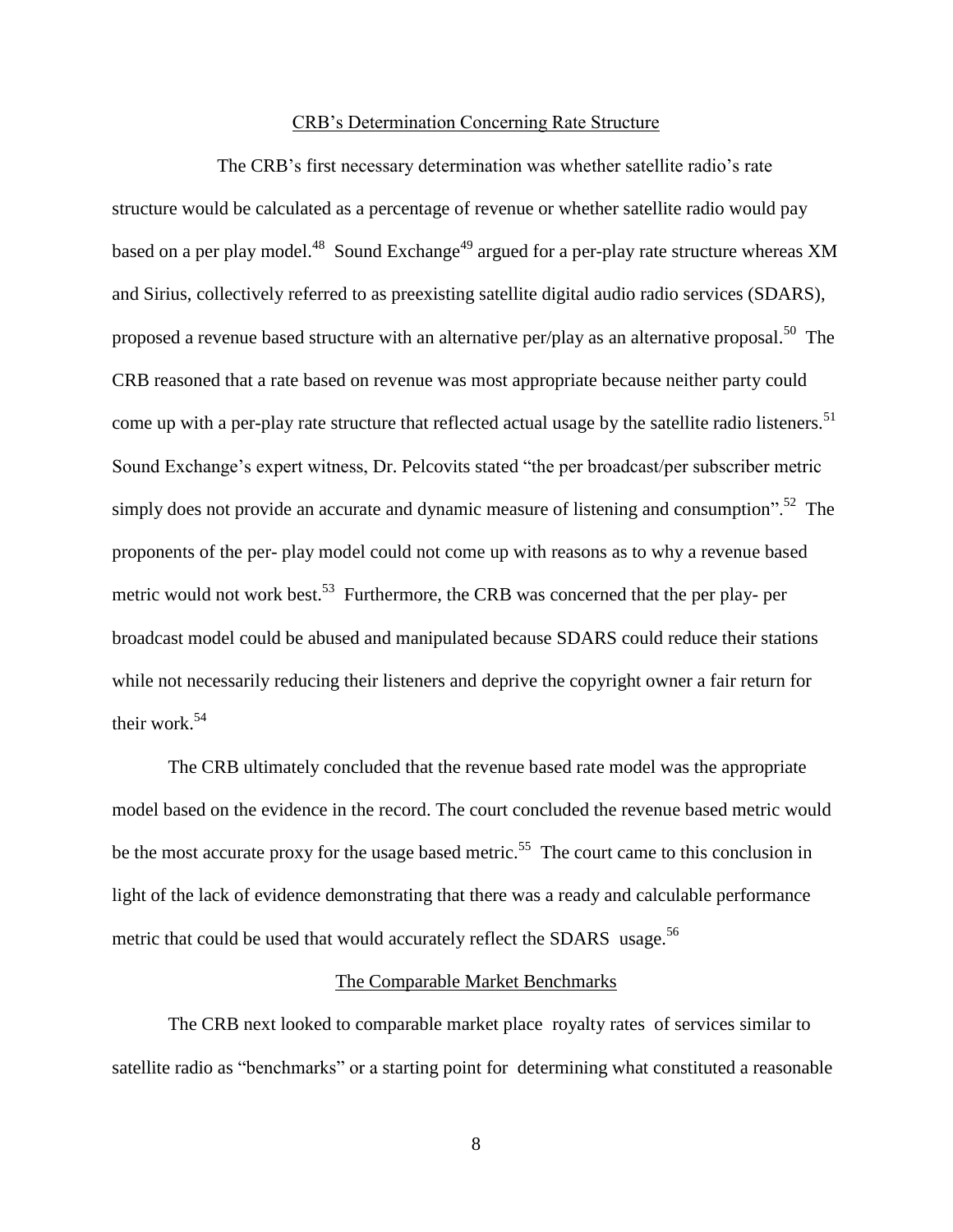rate.<sup>57</sup> Both SDARS and Sound Exchange proffered proposals as to comparable market benchmarks.<sup>58</sup> The CRB determined that the 13% was the highest point of the zone of reasonableness based on the market benchmarks.<sup>59</sup> Upon determining a market benchmark, the CRB adjusted the rate up or down depending on how the each specific  $801(1)(b)(1)$  policy consideration was met.<sup>60</sup>

#### The 801(b)(1) Policy Considerations

#### *Maximizing the Availability of Creative Works to the Public*

Under this inquiry, the CRB looked at whether an adjustment of the rate was necessary based on analyzing the promotion or substitution effect.  $61$  The promotion and substitution effect addresses the issue of whether the technology involved is increasing or promoting the sound recording owner's sales versus supplanting the owner's market for their sound recording(s).  $62$ The SDARS argued that they foster the availability of music by making sure the music is more widely disseminated than terrestrial radio, by promoting the artists through airplay.<sup>63</sup> Therefore, SDARS reasoned the rate should be as low as possible to maximize availability of the musical product to the public.<sup>64</sup> SDARS offered no evidentiary support for their contention that there was a promotion effect that justified making a downward adjustment or credit in their favor.<sup>65</sup> The SDARS only made a conclusory assertion that satellite radio had a promotional effect.<sup>66</sup>

On the other hand, Sound Exchange argued that copyright owners, such as record labels and artists, would not have an incentive to increase creative output if their compensation is compromised.<sup>67</sup> Sound Exchange reasoned that given the decline of physical CD sales, higher royalty rates were necessary to ensure the continued production of music.<sup>68</sup> SoundExchange offered marketing surveys of several consumers conducted by their expert to support the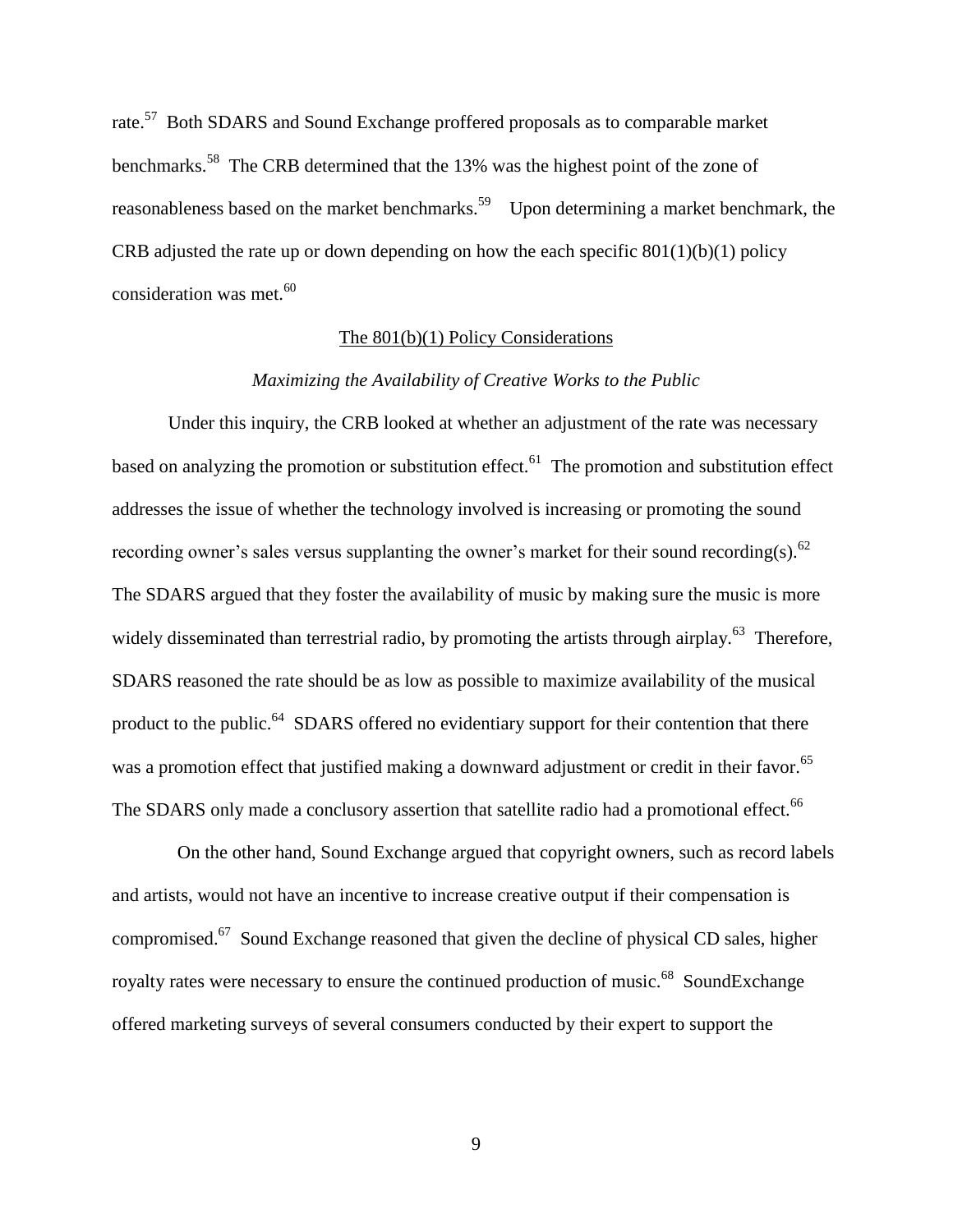contention that there was a substitution effect that justified the rate staying at the highest point of the zone of reasonableness at 13%.<sup>69</sup>

The judges determined that based on no conclusive qualitative evidence offered by either side for either promotion or substitution effect that no other adjustment from the benchmark rate was necessary.<sup>70</sup> The judges determined the evidence produced to demonstrate the impact of the claimed substitution or promotion effect was indeterminate.<sup>71</sup> As a result, the judges did not make any adjustments for the first factor of maximizing the availability to the public.<sup>72</sup>

#### Fair Return to Copyright Owner and Fair Income to Copyright User

The second factor the CRB considered was whether the rate allowed a fair return to the copyright owner and fair income to the copyright user.<sup>73</sup> The CRB determined the ultimate question was "whether it is necessary to adjust the result by marketplace evidence" in order to achieve this policy objective, and if so, is there sufficient evidence available to do so".<sup>74</sup> Notably, SDARS argued a fair return for the user was sufficient to generate a competitive return on past and future investments.<sup>75</sup> The CRB determined that the measure of a fair return for the copyright user is not dictated by the royalty rate guaranteeing a profit in excess of the user's fair expectation.<sup>76</sup> In other words, a high rate of return is not indicative of whether a royalty rate allows a fair and reasonable return for the user.<sup>77</sup>

The CRB further provided that fair income is not one that allows the user to utilize its resources inefficiently.<sup>78</sup> Rather, a fair income is dictated by whether the market outcome is reasonable. The CRB stated in the absence of substantial evidence of unfair market power in setting prices in the benchmark marketplace with respect to the copyright owner, an adjustment or credit is in favor of the user is not needed.<sup>79</sup> In this instance, the SDARS failed to provide evidence to demonstrate unfair market power existed in the benchmark market place.<sup>80</sup>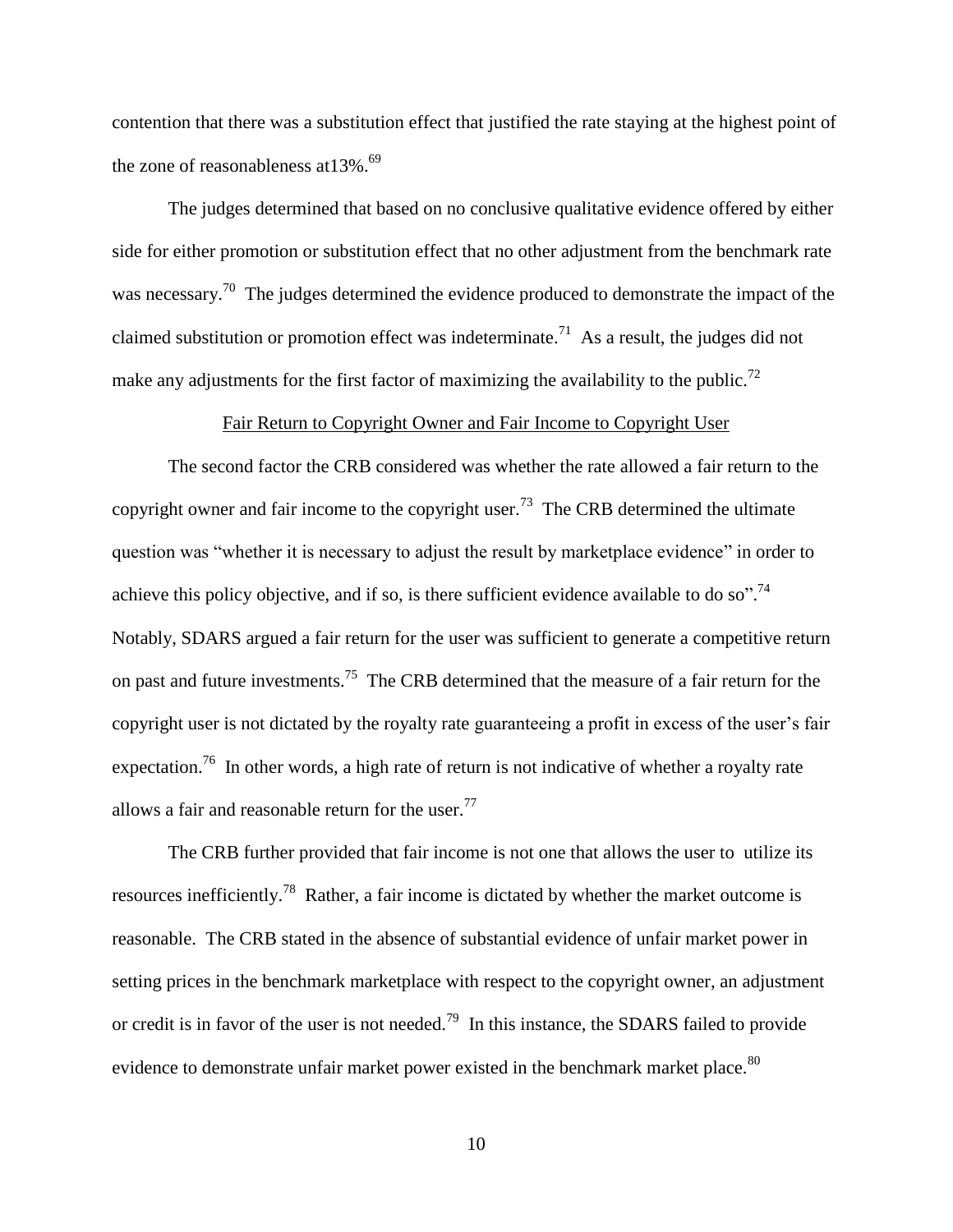## Relative Roles of Copyright Owner and Copyright User in the Product made Available to Public with Respective Relative Contributions and Capital Investment

Under the third policy objective, the CRB analyzed the relative technological and creative contributions of the parties involved.<sup>81</sup> In addition, they took into account expenditures, costs and risks of both the user and the owner.<sup>82</sup> The SDARS argued that they should receive a credit under the third party objective, on the grounds, they made creative contributions to music channels and developing and airing non-music programming.<sup>83</sup> The CRB judges found the SDARS creative contribution to music was secondary to copyright owners' creative contribution. The CRB then analyzed the technological contribution and cost, risk, and expenditure of SDARS and the record labels to figure out whether an adjustment downward in favor of SDARS was warranted.<sup>84</sup>

The CRB found that while SDARS made technological contributions, took business risks, and made substantial expenditures, record companies also take equally great risks and make irreversible investments in talent.<sup>85</sup> In order to keep incentivizing investment and encourage continued investment, the owner must receive compensation that reflects the value. The CRB found there was very little to distinguish the SDARS contribution from other digital providers with the exception of the SDARS expenditure for satellite technology.<sup>86</sup> The CRB judges did not make an adjustment under the third objective. $87$  Thus illustrating the expenditure on behalf of the user must distinguish their relative contributions from others within the digital market to receive a credit under the third objective.

#### Minimizing Any Disruptive Impact on Structure of the Industries Involved and on Generally

#### Prevailing Industry Practices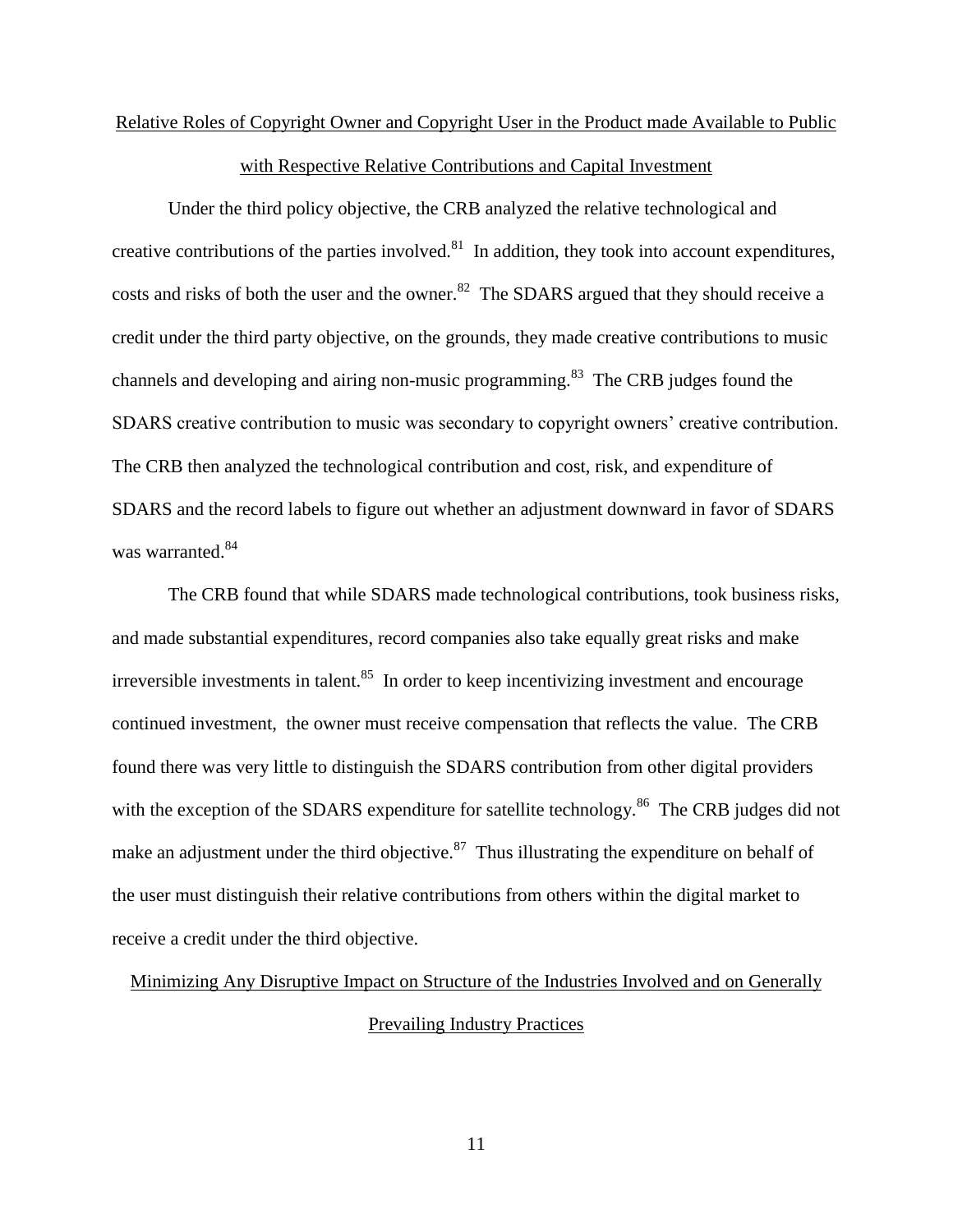The CRB did in fact allow for a rate adjustment under the fourth factor.<sup>88</sup> Both

SoundExchange and SDARS argued impending doom for their respective industries if the rates were either set too high or set too low.<sup>89</sup> However, the CRB judges determining that an example of disruptive impact is if the SDARS was forced to cease operation based on the rates set.<sup>90</sup> The CRB stated there are two circumstances that justify the credit for downward adjustment from the upper bound of the zone of reasonableness at  $13\%$ .<sup>91</sup> First, Satellite Radio paid rates between 2.0% and 2.5%.<sup>92</sup> Given that Satellite Radio was new and did not have an established customer base, the CRB determined that vast jump would have be in danger of having and adverse impact on the SDARS.<sup>93</sup> Second, the CRB was concerned about the constraint on SDARS ability to make satellite investments. <sup>94</sup> Inability to meet their investment goals during the planned period could potentially disrupt the consumer service.<sup>95</sup> The CRB judges ultimately determined the rates as follows: 6.0% for 2007, 6.0% for 2008, 6.5% for 2009, 7.0% for 2010, 7.5% for 2011, and 8.0% for 2012.<sup>96</sup>

#### The Willing Buyer/ Willing Seller Standard and Rate and 2005 Negotiations for Webcasters

In the 2005 Negotiations between Sound Exchange and Commercial Webcasters, the CRB used the "willing buyer/ willing seller standard".<sup>97</sup> "The willing buyer, willing seller" standard concerns replicating terms that would have been negotiated in a "hypothetical marketplace".<sup>98</sup> The rate the CRB determined must reflect rates "that would have been negotiated in the market place."<sup>99</sup> Section 114(f)(2)(b) provides "in determining the rates the Copyright Royalty Judges shall base their decision on economic, competitive and programming information presented by the parties".<sup>100</sup> In analyzing the Willing Buyer/ Willing selling standard the CRB Judges can consider the following factors: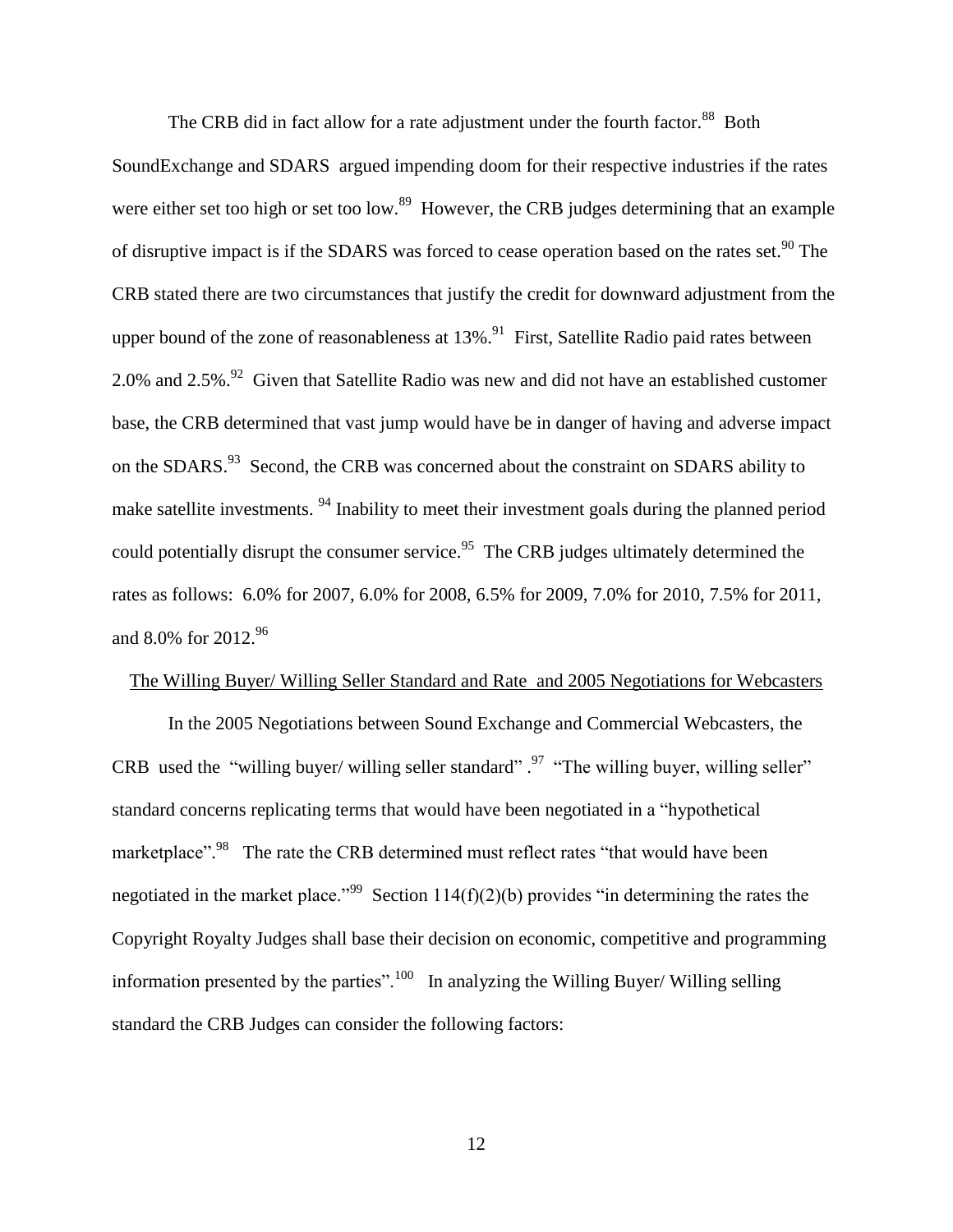- a) Whether use of the service may substitute for or may promote the sales of phonorecords or otherwise may interfere with or may enhance the sound recording copyright's owner's other streams of revenue sound recordings.
- b) The relative roles of the copyright owner and the transmitting entity in the copyrighted work and the service made available to the public with respect to relative creative contribution, technological contribution, capital investment, cost, and risk.<sup>101</sup>

However, a glaring difference between the factors in the Willing Buyer/ Willing Seller standard at the  $801(b)(1)$  standard is that in  $801(b)(1)$  the rate must be analyzed and measured against each four objectives to ensure the objectives mentioned are being furthered. "willing buyer, willing seller" standard the factors may considered but they it is not required the CRB take the factors into account. The factors are meant to be used as relevant factors to be considered by the CRB Judges under the willing buyer/ willing seller standard. <sup>102</sup>

#### Rate Structure and Judge's Determination

The CRB judges determined that a per-performance fee structure was more appropriate than a revenue based fee structure.<sup>103</sup> First, the CRB Judges determined the a per performance fee structure was most appropriate because per-performance fee structure was a better proxy for usage with Internet Radio.<sup>104</sup> Second, the Judges determined revenue would be difficult to determine, particularly when the Digital broadcaster offers other features unrelated to music.<sup>105</sup> Additional, the parties could not agree as to what constitute revenue.<sup>106</sup> Whereas Sound Exchange supported a broader definition and scope of revenue, the commercial webcasters wanted a restricted scope of revenue.<sup>107</sup> The Judges concluded "the absence of persuasive evidence of what constitutes an unambiguous definition of revenue that properly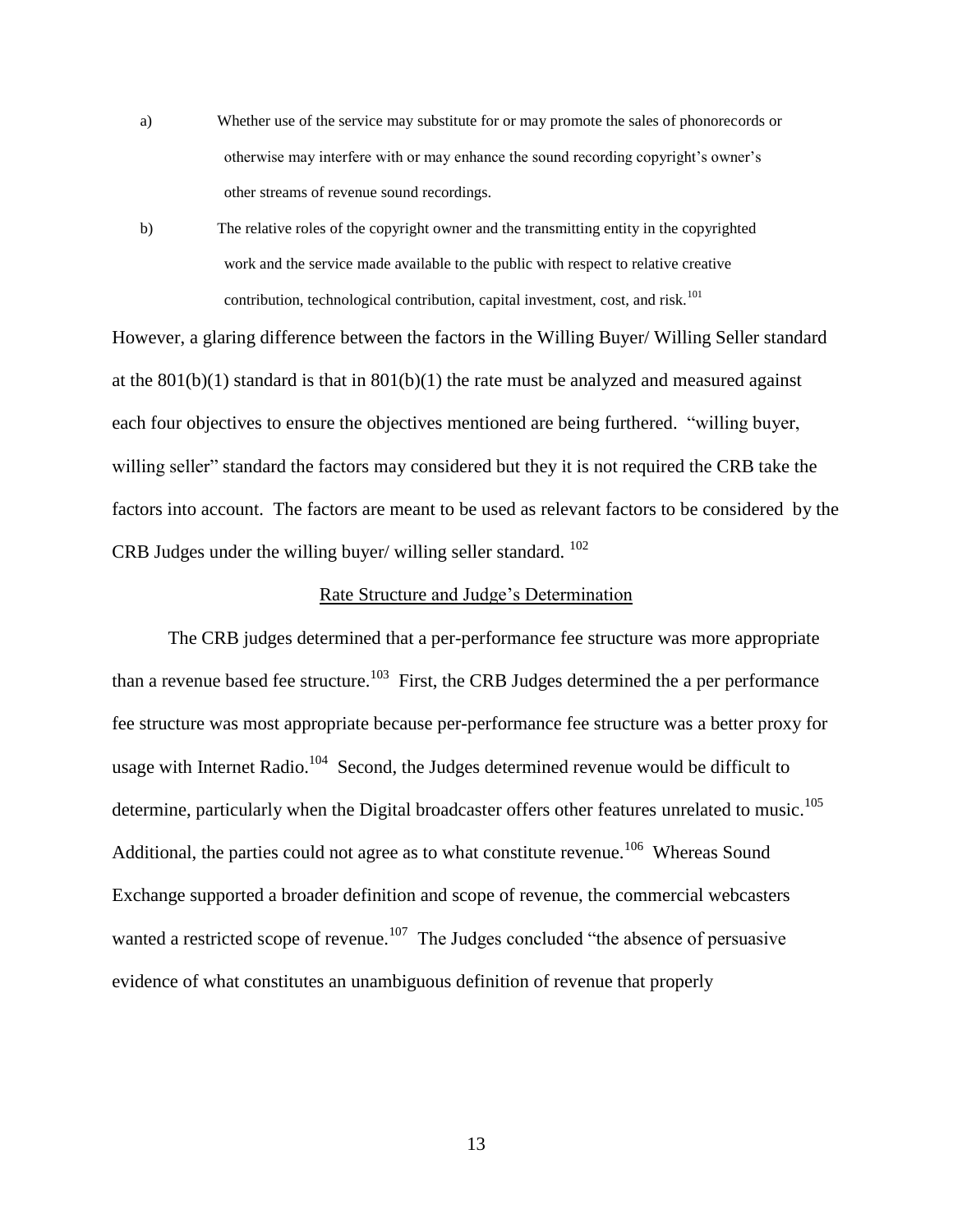relates the fee to the value of the rights being provided militates against reliance on a revenue based metric."<sup>108</sup>

In determining the benchmark rate, the CRB decided the interactive market was the best measure of how parties are negotiating on the private market.<sup>109</sup> The CRB made an adjustment for or interactivity that webcasters services lack when accounting for the benchmark rate.<sup>110</sup> In analyzing the "willing buyer, willing seller" factors the court determined that the factors were already built into the market rate and no further adjustments were needed.<sup>111</sup> Due to the fact webcasters vary in size, the CRB made a separate rate for smaller webcasters and larger webcasters such as Pandora.<sup>112</sup> The webcasters appealed to Congress claiming the rates were excessive and Congress enacted the Webcaster Settlment Act (WSA) of  $2008$ .<sup>113</sup> Under the WSA, SoundExchange and the webcasters were given another opportunity to negotiate the royalty rates.<sup>114</sup> The Pureplay Agreement for 2006-2015 resulted from negotiations under WSA.<sup>115</sup>

#### III. CONGRESSIONAL ACTION AND FAIRNESS CONCERING SOUND RECORDINGS AND RADIO PLATFORMS

#### The Internet Radio Fairness Act (IRFA)

Internet Radio Fairness Act seeks to end discrimination against internet radio in the digital marketplace by treating internet Radio the same as satellite and cable radio. The Act will enable new internet radio startups to succeed and create jobs, foster competition, and the expansion of the music marketplace in part so the artist can obtain broader exposure and more compensation.<sup>116</sup> Supporters for the bill include Pandora, the consumer Electronics Association (members include Google, Microsoft, Yahoo, EBay and Pandora) and the Digital Media Association (DiMa). $^{117}$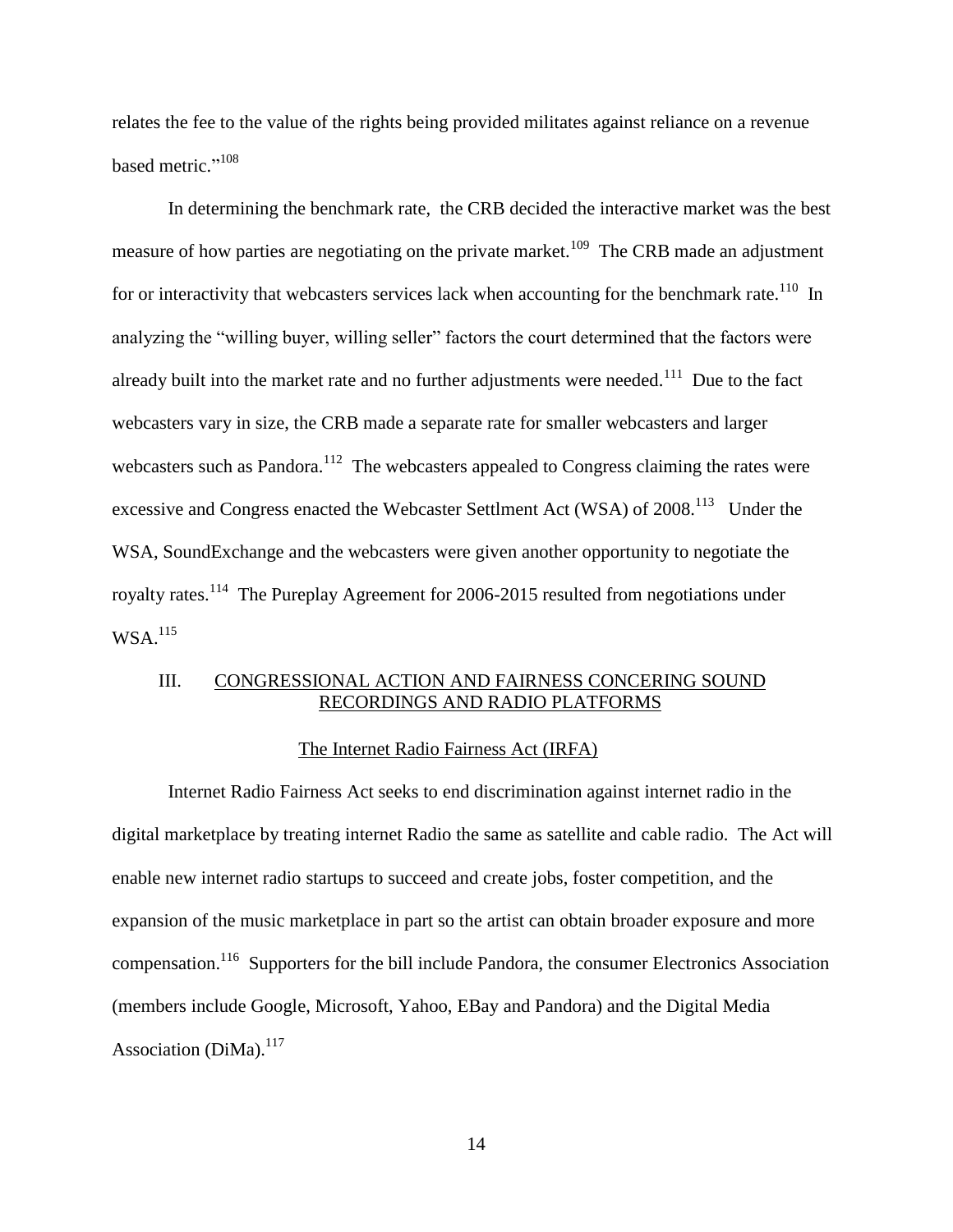The main purpose behind the IRFA is to lower royalty rates for internet radio by switching them from a "willing buyer, willing seller" standard to the §801(b)(1) standard the CRB uses for satellite and cable radio. Other aspects of the IRFA include allowing radio broadcasters to make digital back-ups (ephemeral copies) already legally obtained, requiring the CRB have minimum level of expertise pertaining to their duties and mandate CRB follow Federal Rules and the Federal Rules of Evidence, taking steps to establish transparency in the royalty rate market and establishing a global music database.<sup>118</sup>

The purpose of IRFA is to promote technological growth of digital broadcasting. Due to the higher percentage of revenue paid in royalty rates by webcasters, smaller startup webcaster are dissuaded from entering the internet radio market. The intended result of lowering the royalty rate is to expand the music marketplace. The main argument is that expansion of the music marketplace through the entry of more webcasters will increase both exposure and compensation to the artist.  $119$ 

The Consumer Electronics Association (CEA) claims the "irrational and unfair royalty system hinders investment and innovation in internet radio." The CEA is the preeminent trade association promoting growth in the 206 Billion US Consumer electronics industry.<sup>120</sup>

Conversely,  $BTIG<sup>121</sup>$  Analyst Richard Greensfeld argues:

"On the surface the rates paid by Pandora and other radio services appear in need of congressional relief. However, the reason why companies such as Pandora pay such high royalty rates as a percentage of revenues is that they severely limit audio advertising to protect the user experience. If Pandora ran several minutes of audio advertising per hour (the way terrestrial radio does) instead of 15 second spots the percentage of revenues paid out as royalties would be dramatically lower and comparable to the rates paid by satellite and radio. "

#### Greensfeld further provides :

"Pandora is essentially asking the government to intervene and reduce its costs structure to help it remain viable business because it knows its business model only works while running limited advertising at the expense of the musicians."  $122$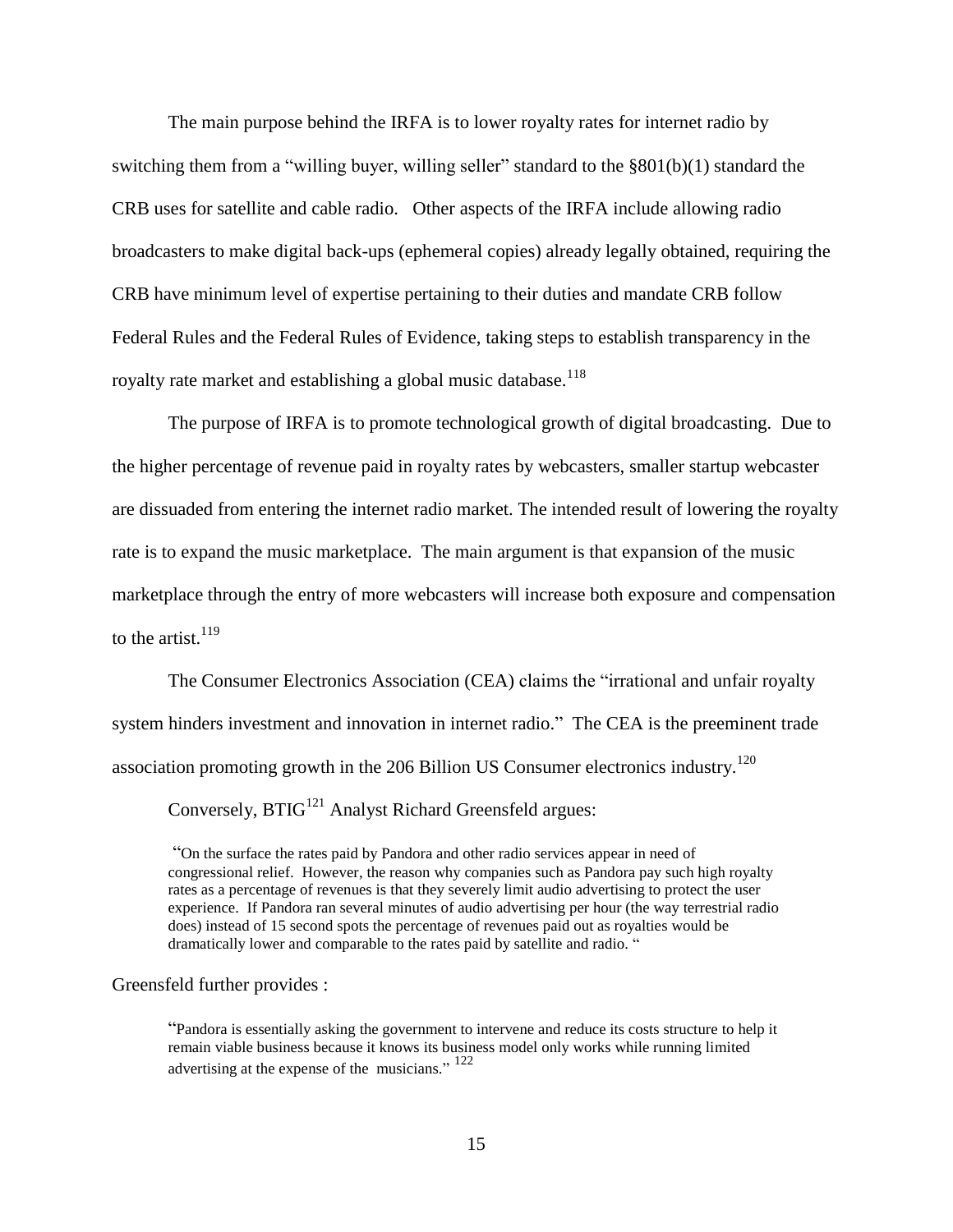#### Switching to the 801(b)(1) Standard under IRFA

Proponents of IRFA expect switching internet radio broadcasting from the Willing Buyer/Willing Seller model to the  $801(b)(1)$  standard will bring internet radio rates on parity with satellite radio's rates.

However, in comparing the CRB's analysis in both rate determination proceedings, it appears that the analysis is similar and the results would be the same for webcasters regardless of what standard is applied. First, both standards merely serve as a basis for adjusting the benchmark rate that is set. Therefore, the setting of the benchmark rate has far more bearing on the rate than which standard is applied.

Secondly, the rate structure, such as whether the rate is determined as a percentage of revenue or is based on a per-play model, makes a significant difference. The reason Pandora and other commercial Webcasters pay as much as 50% of revenue is because of the per-play rate structure currently in place. In both rate-setting proceedings, the rate structure determined by the CRB is one that appropriately captures actual usage. The CRB judges justified the perperformance usage fee structure by stating the 'per-performance structure was the directly tied to the nature of the right being licensed, as opposed to revenue".<sup>123</sup> A percentage of revenue would be difficult to calculate because it would be difficult to identify relevant webcaster revenue when the webcaster offers other features that are not related to music which causes ambiguity in what constitutes revenue for webcasters.<sup>124</sup> Unless, webcasters and copyright owners are able to agree on what constitutes revenue, how to calculate it and a way to capture usage in revenue than the CRB is likely to maintain a per-performance fee structure for webcasters.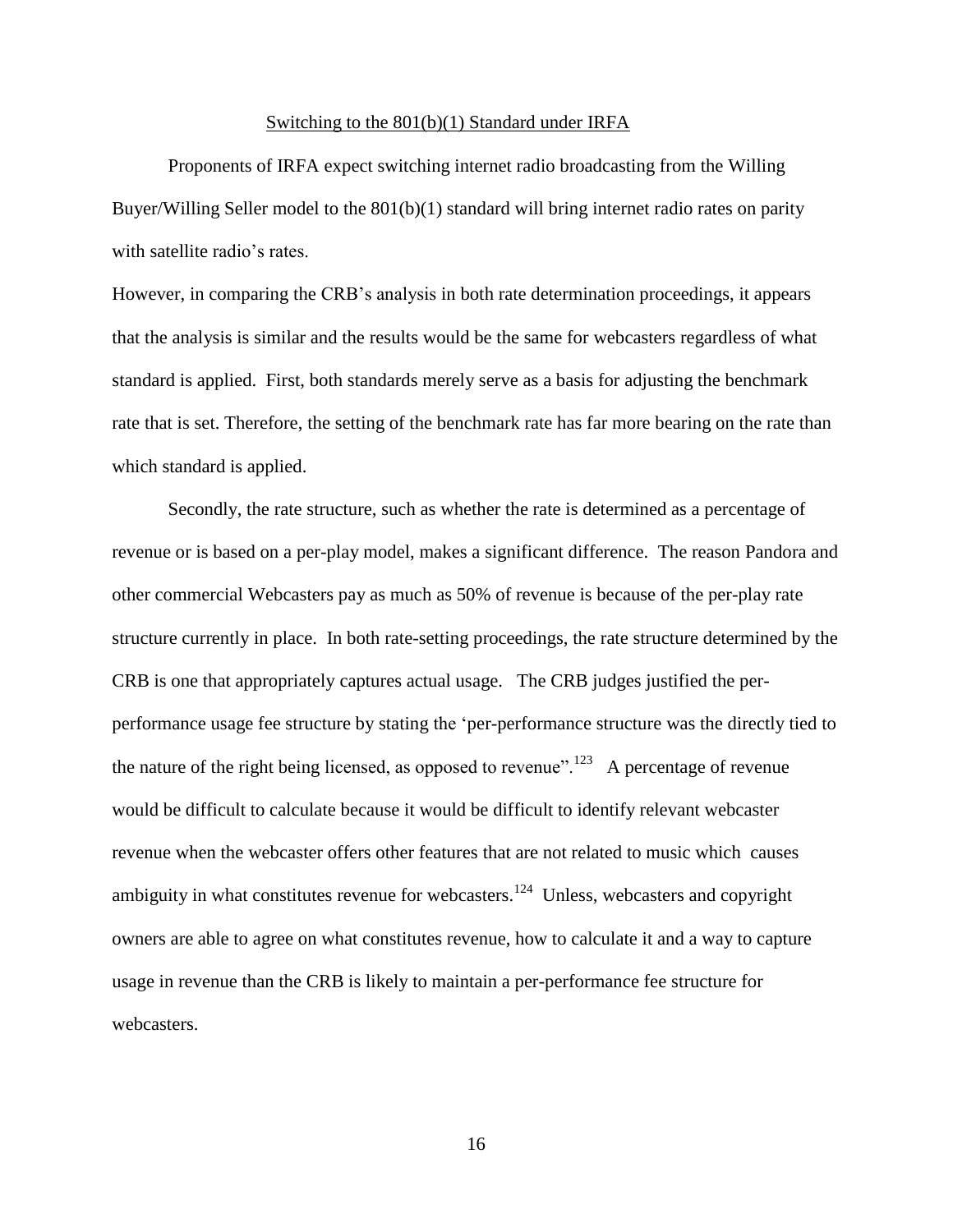Lastly, similar considerations are made under the "willing buyer, willing seller" standard in the rate determination. If Congress were to change the standard for Webcasters, the CRB's reasoning in the rate proceeding for satellite radio suggest the royalty rate would not change. In the Satellite rate setting proceeding, the first factor, which seeks to ensure the availability of creative works to the public is maximized, the CRB focused heavily on substitution effect and promotional effect based on the evidence, or lack thereof, by the parties.<sup>125</sup> The CRB deferred to the interactive benchmark market and stated the substitution/promotion effect was already accounted for.<sup>126</sup> Similar in the satellite radio rate setting preceding the judges factored in the substitution and promotion effect and similarly deferred to the benchmark market.<sup>127</sup>

The second factor under  $801(b)(1)$  considers the fair return of users and owners, is not explicitly mentioned in "willing buyer, willing seller" factors. Since the basis of the "willing buyer/ willing seller" standard replicates a hypothetical market where the rate is based on what the seller would be willing to sell, a fair rate of return to the user is built into the standard. IRFA's proponents claim the royalty system badly discriminates against internet radio and hinders investment and innovation in internet radio.<sup>128</sup> Tim Wistergreen, founder and CEO of Pandora, claims in an advertisement played on Pandora that royalty rates at 50% hinders them from seeing a fair rate of return.<sup>129</sup> The CRB state with respect to this objective and fair income to the user, " A fair income is not the same thing as guaranteeing them a profit in excess of fair expectations of a highly leveraged enterprise. $130$  A fair income is also not one which allows the SDARS to utilize its other resources inefficiently".<sup>131</sup> Therefore, not generating excessive profits is not automatically indicative of a return that is not fair to the user, especially when the user has other efficient options. Webcasters have options such as charging a subscription or sell more advertising. Furthermore, internet radio would need to provide substantial evidence to show the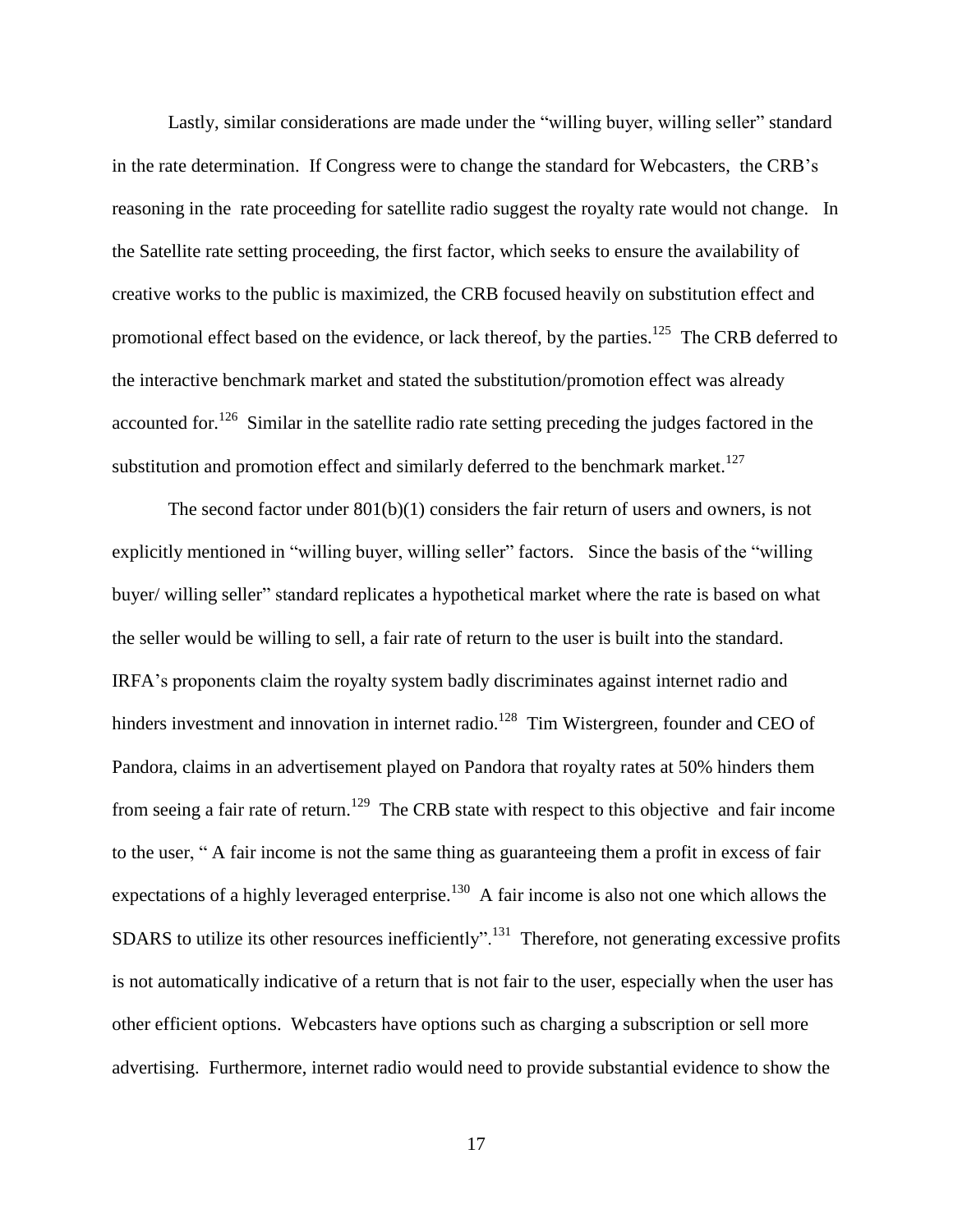exercise of unfair market power by copyright owners in setting of prices in the benchmark marketplace which is the interactive webcasting market

In measuring internet radio against the third factor of the relative roles of the contribution of the copyright user and the copyright owner the CRB look at the contributions both creative and technological.<sup>132</sup> In the SDARS proceeding, SDARS argued they were entitled to a credit under the third objective because of the enhancement they made in their music channels and their non-music programming.<sup>133</sup> The CRB notes "While SDARS' creative contributions to music channels may be relevant, it is certainly subsidiary to and dependent on the creative contributions of the record companies and artists to the making of the sound recordings that are the primary focus of those music channels."<sup>134</sup> In other words, the creative contributions of SDARS are secondary to the creative contributions of the owner because SDARS music programming is entirely dependent on the creative output of the owners.

The CRB further notes on to state that with respect to the technical contributions, capital investment, cost, risk, and the opening of new markets both SDARS and the record labels make substantial contributions.<sup>135</sup> As a result, the CRB judges determined that a credit was not warranted under this objective.<sup>136</sup> However, the CRB judges note that the primary expenditure that distinguishes satellite radio from other digital distributors is their investment in satellite technology.<sup>137</sup> Webcasters do not incur the same costs, and expenditures and risk as satellite radio. In addition, webcasters such as Pandora, offer only music to its customers which the CRB notes is secondary, which relegates webcasters creative contributions as secondary to the Copyright owners.

The fourth factor that did end up securing a credit in favor of Satellite radio was minimizing any disruptive impact on the industries involved and on generally prevailing industry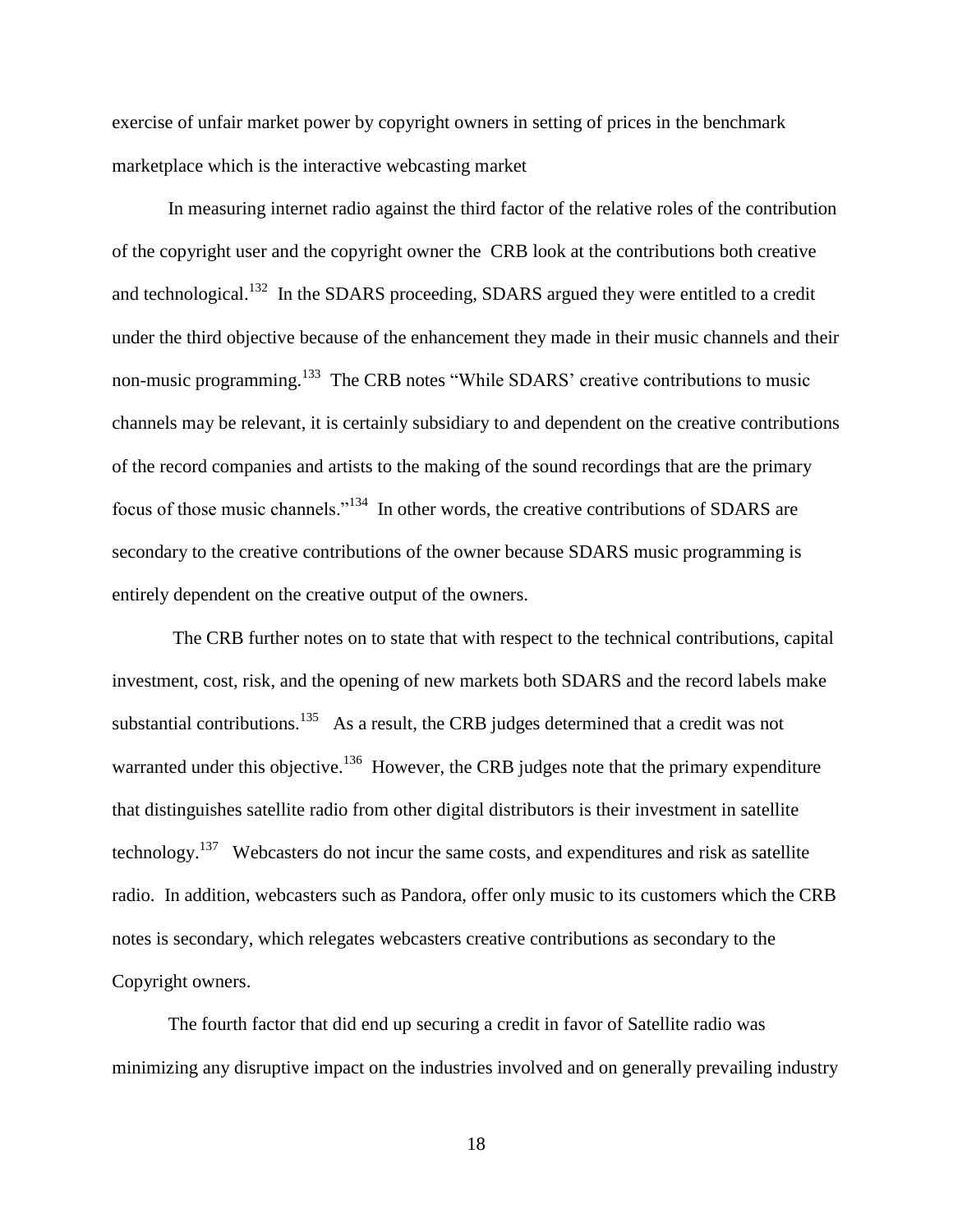practices.<sup>138</sup> At the time the SDARS proceeding Satellite was a relatively new service and paid 2.0%-2.5%.<sup>139</sup> The CRB judges determined that charging Satellite Radio the upper bound of zone of reasonableness (13%) and cause a disruptive impact.<sup>140</sup> The CRB notes that at the time SDARS had not yet obtained a sufficient fan base. $141$  The CRB was concerned that satellite radio would be inhibited from making satellite investments. Webcasters, like Pandora, are not new and have an established listener base. In addition, webcasters have paid the royalty rates and are still able sustainable business enterprises in spite of the reportedly high rates. The CRB would most likely not grant a credit to adjust the rate if Internet Radio was being under the fourth objective.

#### IRFA's Additional Proposals

IRFA proposes allowing radio broadcasters to make digital back-ups (ephemeral copies) already legally obtained.<sup>142</sup> Under the current regime, digital backups of music legally purchased is generally illegal. As such, Webcasters are vulnerable to litigation from record labels for backing up copies to their servers. IRFA proposes granting Webcasters the right to back up legally obtained ephemeral copies provided the back ups are used only to facilitate webcasting.

Additionally, IRFA would require CRB judges have minimum level of expertise pertaining to their duties, mandate CRB follow Federal Rules and Federal Rules of Evidence, and that the judges be nominated by the President and confirmed by the Senate.<sup>143</sup> Additionally, IRFA would take steps to "shine a light" on the types of royalty rates are negotiated between private parties in private contracts.<sup>144</sup> It is difficult for the CRB judges to try to determine rates figure out comparable benchmark markets in the absence of knowing what real negotiated rates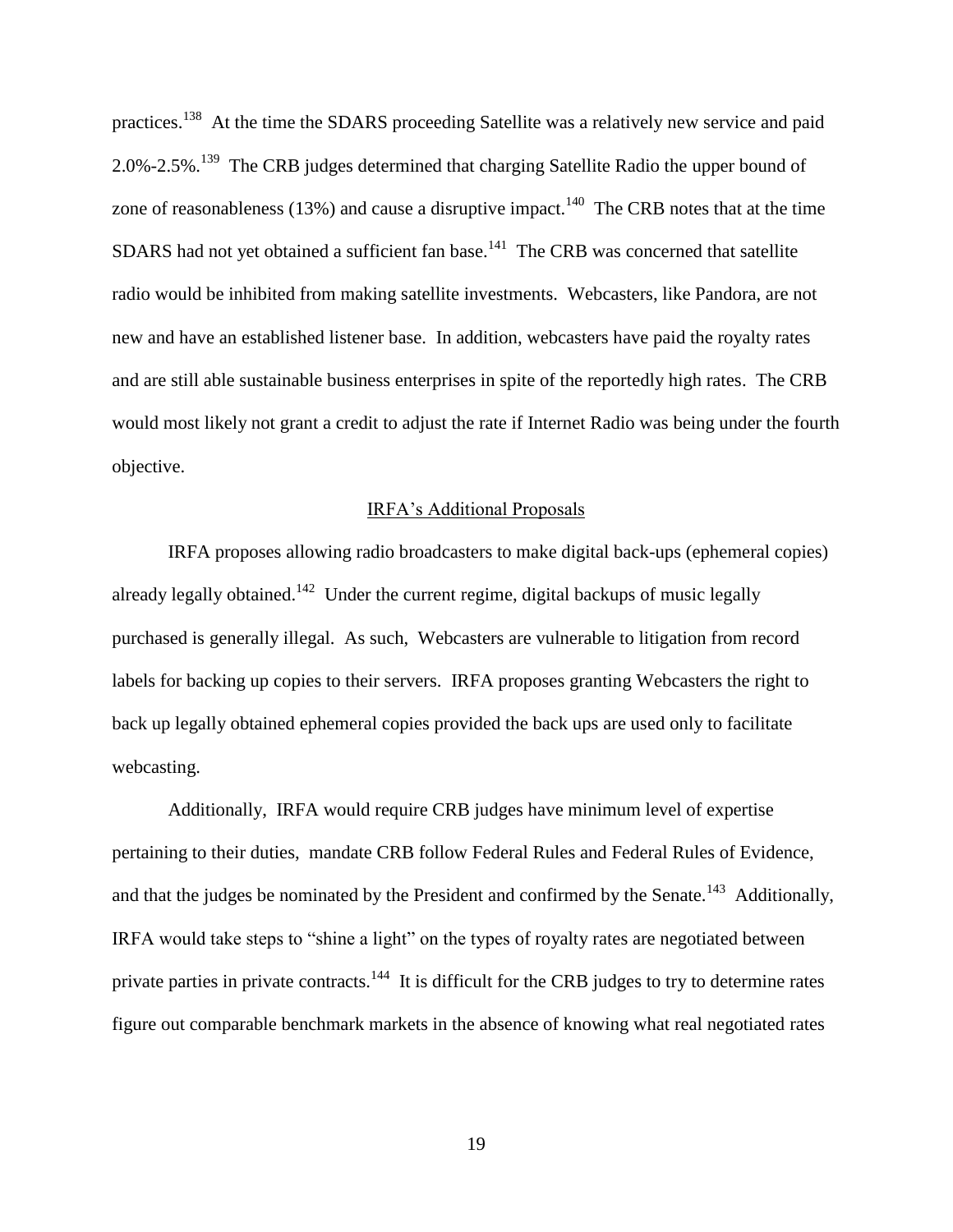are. As it stands now the market is "opaque and transparency is needed order for the CRB judges to effectively set reasonable rates for both Satellite and Internet radio platforms.<sup>145</sup>

Lastly, in order to help facilitate artists and Copyright owners in combating copyright infringement, IRFA proposes the creation of a global music rights database.<sup>146</sup> The database will include information related to musical works, the owners, authorized licensors and the author of the work.<sup>147</sup> The expectation with the database is that copyright information will be readily available and the owners can hold broadcasters and users accountable for their compensation.<sup>148</sup> In terms of compensation it is unclear where this fits into the Internet Radio royalty discussion however considering how complicated to pin down information concerning Copyright rights holders<sup>149</sup> this innovation would provide a great benefit to owners and user's alike. This proposal for a global registry is definitely a policy Congress should look into whether the main provision of IRFA passes or fails.

#### Interim Fairness in Radio Starts Today (FIRST)

In contrast to IRFA, FIRST seeks to increase royalty rates by applying the same marketbased royalty standard that Webcasters pay to the rates Satellite Radio pays. The rationale behind the introduction of this bill is that artists should be properly compensated for their works to nurture and encourage investment and innovation in the recording industry. Some important findings that serve as a catalyst for the bill include:

- 1) Supporting recording artists and copyright owners, as well as the creativity they inspire, is vital to the economic and cultural future of the United States.
- 2) Sound recordings are the only works capable of being performed that do not have a full performance right in the United States.
- 3) All other Organization for Economic Co-operation and development (OECD) countries besides the United States provide a performance right in sound recordings.
- 4) Even the largest radio broadcaster in the United States has now recognized that recording artists and their investors deserve compensation for the public performance of the their intellectual property.
- 5) Just as all radio platforms should compensate creators and copyright owners for the use of their music, all radio platforms should pay compensation based the same royalty standard, regardless of the technology or business model they employ.<sup>150</sup>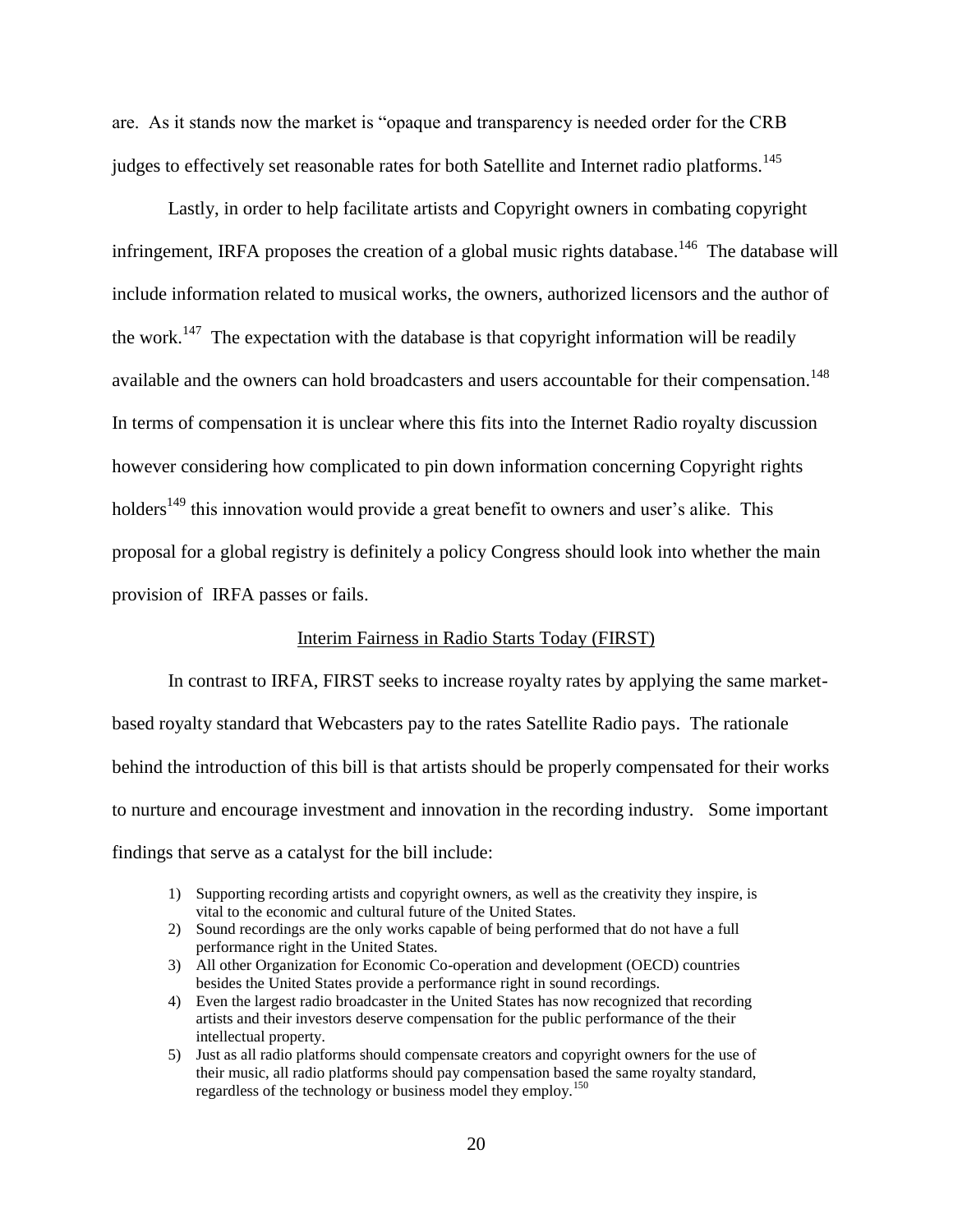The first major component of FIRST involves applying the "willing buyer, willing seller" model to satellite radio in order to properly compensate creators. The CRB engage in similar analysis concerning the two standards. Whereas it appears the  $801(b)(1)$  standard attempts to strike a better balance, the hearings demonstrate that the CRB deferred heavily to the benchmark market rates in the absence of substantial evidence offered to make upward or downward adjustments . For instance, in the satellite rate proceeding, the CRB deferred to the benchmark market rates for the first and second factor.<sup>151</sup> However, the one major difference between the two standards is that CRB goes through each objective to ensure that the market rate satisfies the objective.<sup>152</sup> Under the "willing buyer/willing seller" model the judges weigh the two factors broadly.<sup>153</sup> Therefore, even though the analysis is similar for the two standards, the inquiry under the 801(b)(1) standard is more extensive.

There are key differences between satellite radio and internet radio that warrants different treatment under the two standards. First, Satellite consumers do not have the ability to control their listening experience to the extent that the music can be skipped or cued as a favorite with internet radio. While webcasting is not considered an interactive service, internet radio allows the user to have a lot more control over their listening experience by allowing the user to skip songs and pick favorite artists and songs. Therefore, the potential or threat of market substitution is greater with webcasters and as a result the "willing buyer, willing seller" standard is most appropriate. Since the threat is not as likely with satellite radio because the listener has no control over the music order or flow, the "willing buyer, willing seller" standard is not appropriate for satellite radio.

Secondly, Satellite Radio offers non-music programming in addition to stations that are exclusively music and make greater technical contributions to the musical landscape. With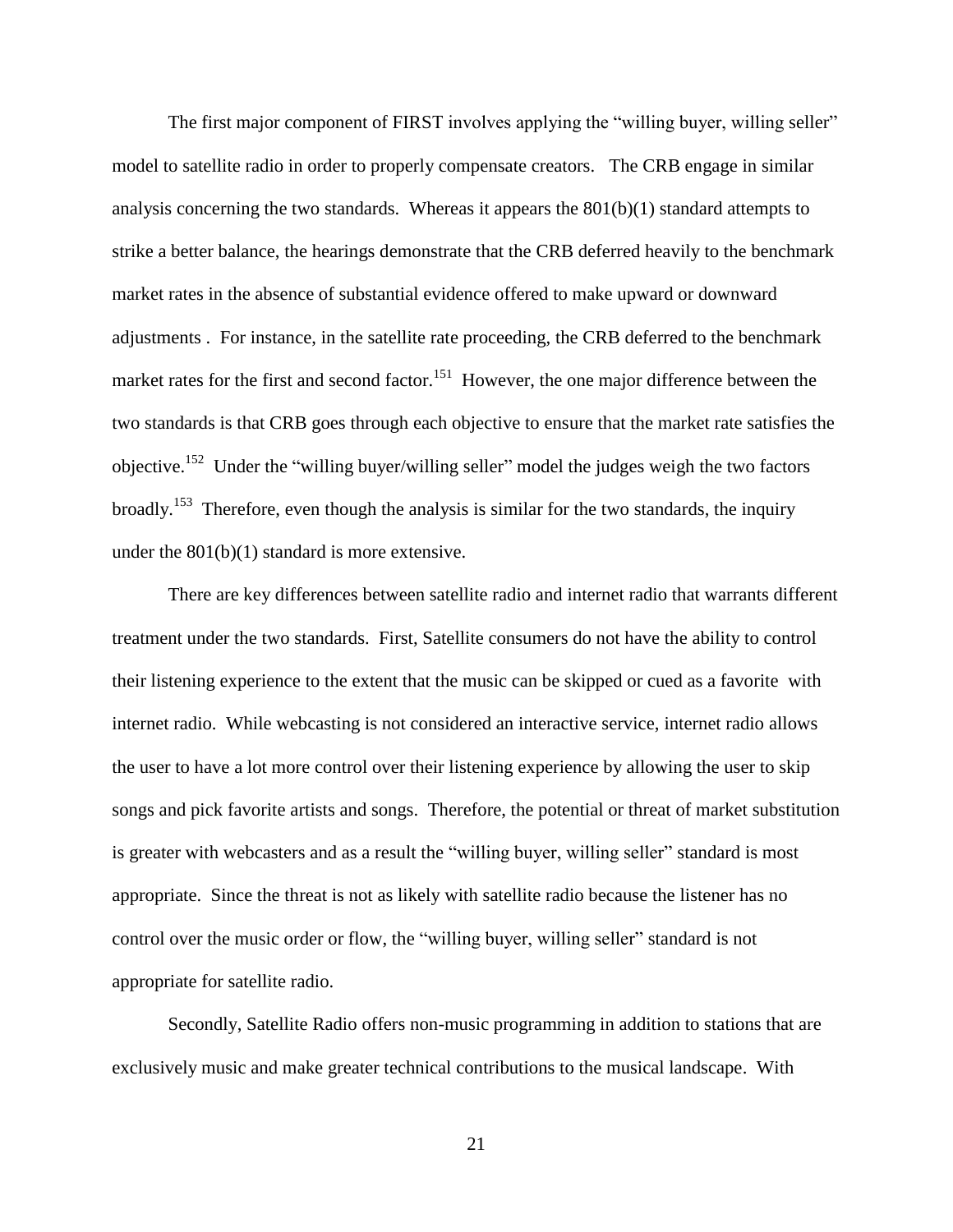respect to internet radio, sound recordings are their sole and exclusive product and is inexpensive to start up. Since satellite radio makes greater investments, such as satellite equipment, and has varied programming substantial analysis provided by the 801(b)(1) standard is necessary.

The second component of FIRST includes charging AM/FM simulcastors of terrestrial radio higher rates to account for the fact that terrestrial radio has enjoyed the benefits of not paying for the use of sound recordings.<sup>154</sup> Supporters include Sound Exchange, the RIAA. American Federation of Musicians and the musicFIRST Coalition.<sup>155</sup> Under the American Copyright Act, terrestrial radio has long enjoyed an exemption based on the belief that record labels and artists have a symbiotic relationship with terrestrial broadcasters and enjoy a promotional benefit from the broadcasters.<sup>156</sup> However, given that the terrestrial radio has a seen a decrease in its listening audience, that belief is now a myth that no longer offers a workable explanation as to why terrestrial radio does not pay royalties for over the air transmissions for sound recordings. While this is an innovative feature of FIRST that indirectly gets at artist compensation from terrestrial radio, it does not go as far as to remove the exemption enjoyed by terrestrial radio broadcasters. The rationale behind the exemption under the statute is no longer reasonable given the landscape of technology and availability radio listening options. While AM/FM terrestrial radio has also lost listenership as a result of the technological boom and radio listening alternatives, there is no reason why they should still not pay royalties for the use of sound recordings. While they may not be in a position to pay higher royalty rate, fairness dictates the copyright owner receive compensation for terrestrial radio's use of sound recordings.

FIRST notes in its findings that the United States is the only OECD country that does not recognize a right in sound recording.<sup>157</sup> As a result, foreign broadcasters in other countries that play American music pay royalties to foreign societies that do not disburse the royalties due to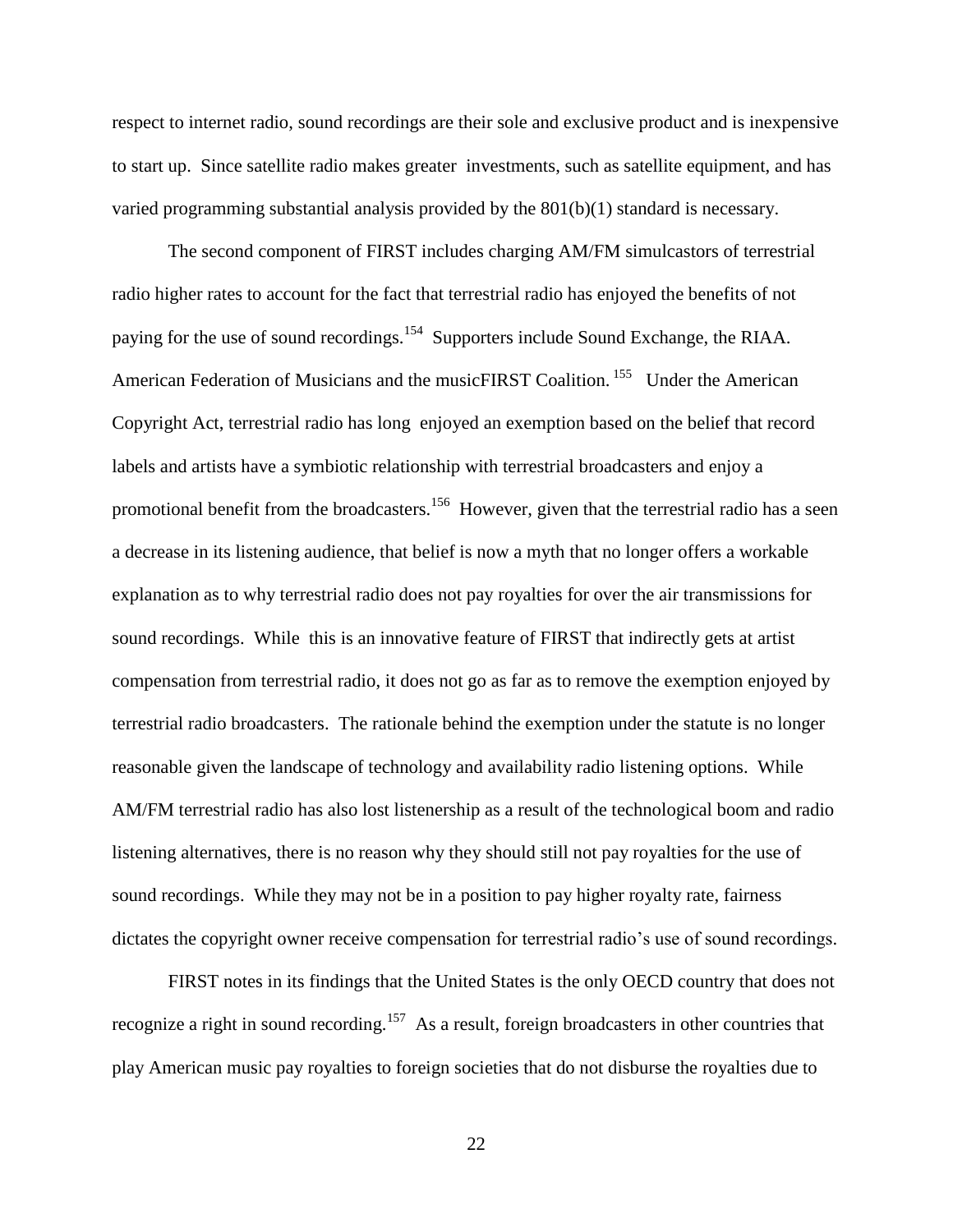lack of reciprocity.<sup>158</sup> American artists, and right holders have uncollected royalties as a result of not only the terrestrial broadcast exemption but also the lack of recognized right in sound recordings.

#### IV. RECOMMENDATIONS

### Changing Standards for Internet Radio is Inconsequential Therefore a Change is Not Necessary

Both Acts wish treat satellite radio and internet radio similarly ,however, maintaining the current standard for internet and satellite radio is in fact warranted. As aforementioned, the belief all radio platforms should pay compensation based on the same royalty standard, regardless of the technology or the business model they employ is not logical considering the technologies involved are drastically different. Broadcast and satellite radio have certain limitations that are not the same in the webcast context with regard to interactivity. Both terrestrial and satellite radio have advertising and shows in addition to music played. On the other hand, webcasters have only one product, being music, which justifies have the pay per play rate structure as opposed to a percentage of their revenue. Furthermore, the culprit that lends to higher rates for webcasters is the royalty rate structure and the chosen comparable market place benchmarks. Whether the standard is the 801(b) (1) standard or the "willing buyer, willing seller", the standard only serves s an adjuster from the benchmark rate.

Additionally, The digital performance licenses are statutory or compulsory licenses which is an intrusion on the owners' exclusive rights under the Copyright Act. Given compulsory licenses strips the owner of the right to bargain for the value of the sound recording in the market place, the owner should have the upper hand in negotiating royalty rates for the licenses. The equities do not lie in "cutting internet radio a break" for the sake of allowing them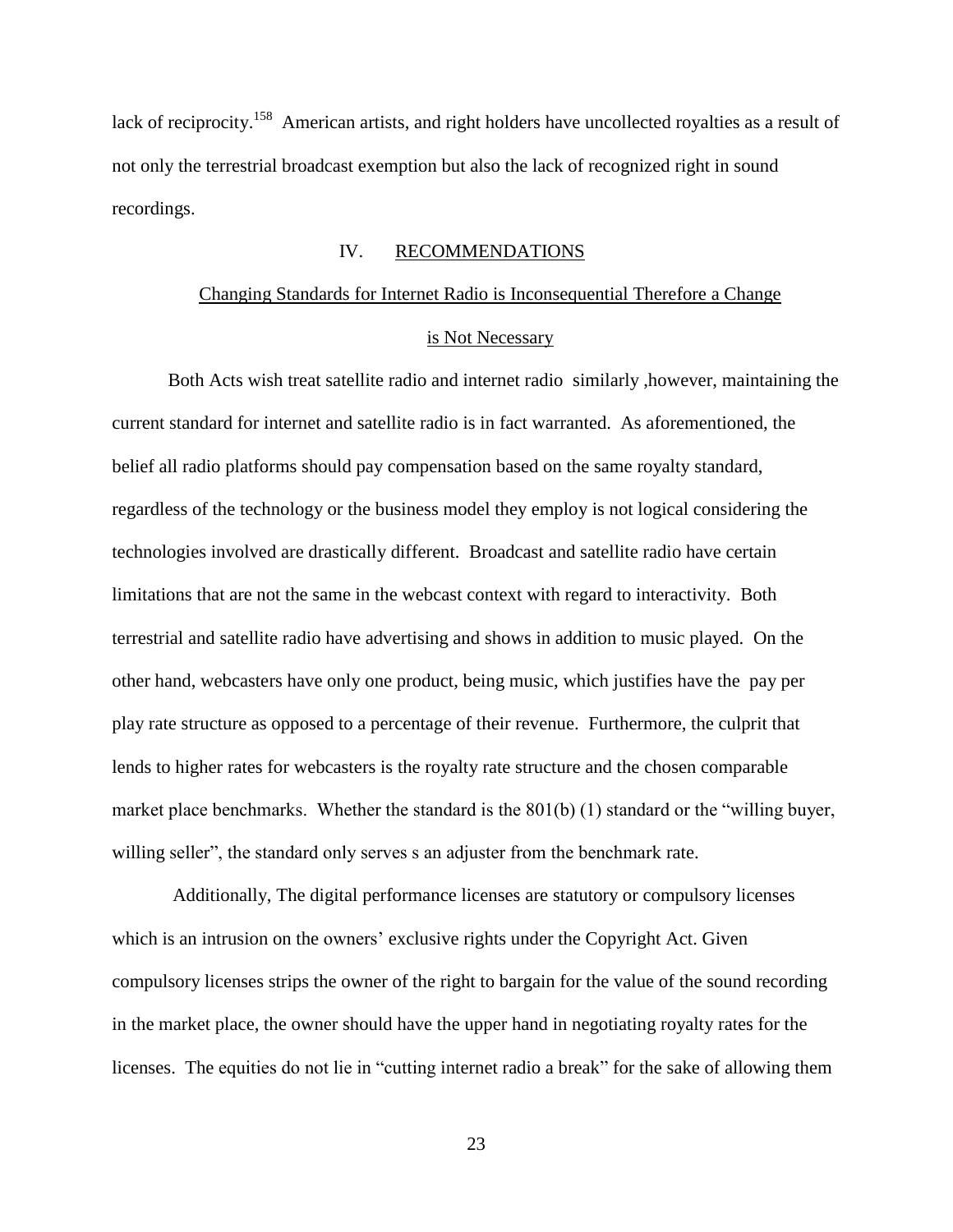to make higher profits. If webcasters were not entitled to a compulsory license, they would have less bargaining power in negotiations because without the sound recordings there is no internet radio.

#### The Terrestrial Radio Exemption Should be Removed

Based on FIRST's language, it is unclear whether the proposal is to remove the exemption from the statute, or have commercial broadcasters who have an AM/FM simulcast pay a higher royalty to account for the terrestrial broadcaster's exemption. Congress needs to remove the exemption from terrestrial radio completely. The rationale concerning the exemption and the mutually beneficial relationship that broadcasters and right holders' is no longer reality. The same rationale could be used to justify an exemption for both satellite and internet radio.

Rights holders suffer a loss of compensation for the royalties of sound recording played over American radio. The United State is the only industrialized nation that does not recognize a performance right over terrestrial radio.<sup>159</sup> As a result, royalties are collected for American music played on international radio stations but American artists/ rights holders cannot collect the United States does not recognize a performance right over terrestrial radio.<sup>160</sup>

#### Work Collaboratively Together Reach a Settlement Agreement without the CRB

 It is in the best interest for the users and owners to work together, as demonstrated by the Webcaster's Settlement Agreement of 2002.<sup>161</sup> Broadcasters should support fair compensation for the rights holders. Conversely the rights holders should not push for rates that are unreasonable and cripple digital advancements in music platforms. The Vice President of the RIAA acknowledges that digital downloads in 2011 totaled \$2.6 billion, up from the prior year. Additionally, "Digital albums showed particularly strong gains, up to 25% by value to 1.1 billion and digital individual track sales grew to 1.5 billion, and 1.3 billion copies. Music subscription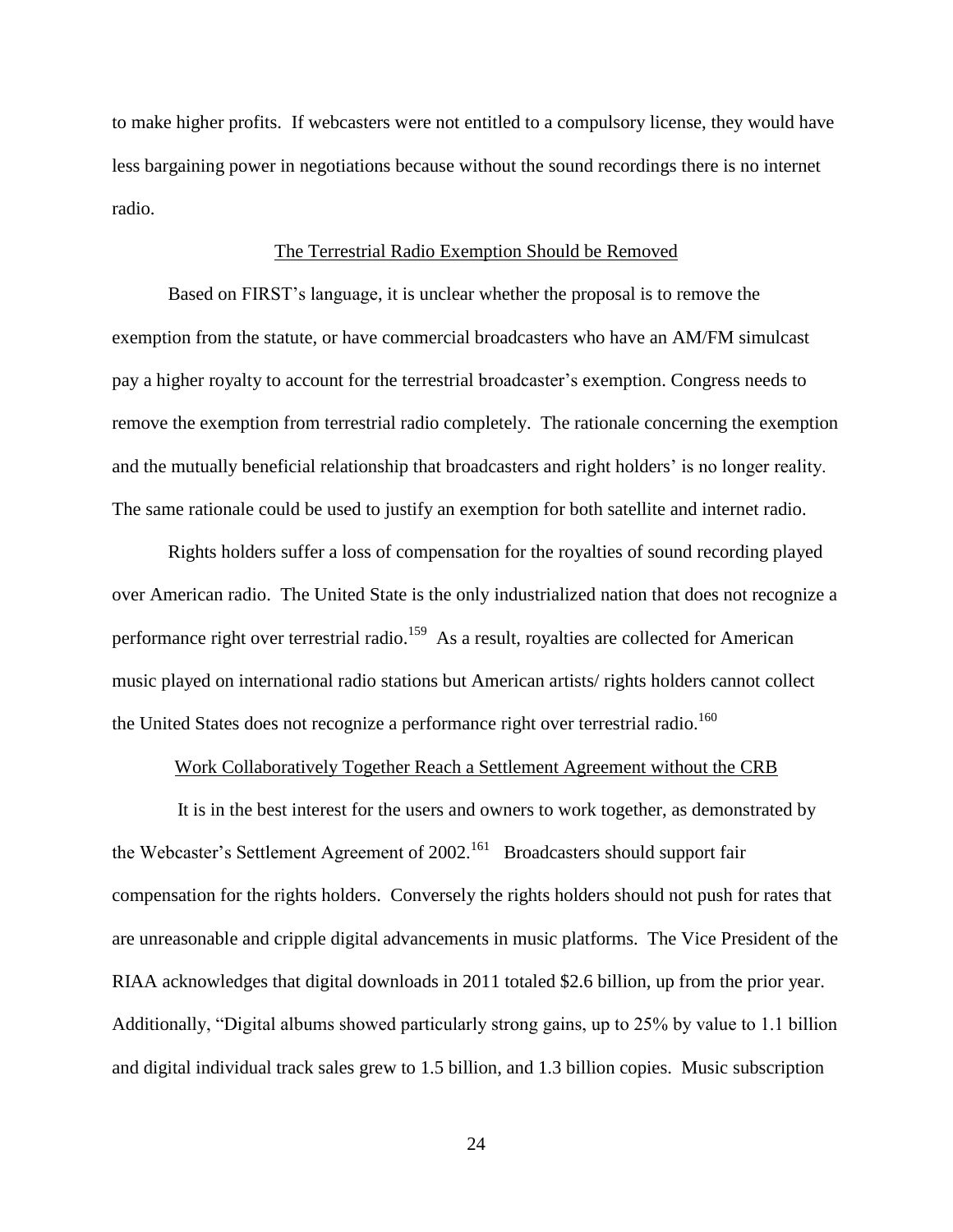grew to a new height in 2011 o f \$241 million."<sup>162</sup> Radio platforms, particularly satellite radio, webcasters, and simulcast broadcasters, and rights holders have a symbiotic relationship and growth of the user and the holder depend on continued successful relationships between the two parties. Both parties are in a better position than the legislature or the judiciary to negotiate rates that are manageable for both parties. As demonstrated in the Settlement Act of 2002 and the Webcasters Settlements Agreements, the parties in interest are in a better position to determine what the rates should be.

#### Webcasters Should Share Costs

#### With Consumers to Reduce Their Royalty Costs

Instead of expecting the copyright holders, more specifically artists, to subsidize the cost of royalties for webcasters, consumers need to pay their fair share. Prior to the technological advances of the internet, rights holders had exclusive control over their works. Most consumers, with the exception of bootleggers, had to buy the physical embodiment of the work. The ease of access and quality of sound recording transmissions does not mean that the corresponding cost and time expenditure in its creation has decreased. Rights holders are entitled to profit from their works and the answer is not to subsidize the cost for consumers at the expense of compensation of the right's holders in an attempt to give the consumer the world of music at little to no cost.

If webcasters' rates were reduced to similar rates paid by satellite radio that would only create a race to the bottom. Arguably, lowering rates to make it easier for smaller webcasters to break into the business will not necessarily yield more innovation but rather replication of what is already technologically available. However, if webcasters charged subscriptions, more innovation would result because in order to be sustainable, the consumer would have to be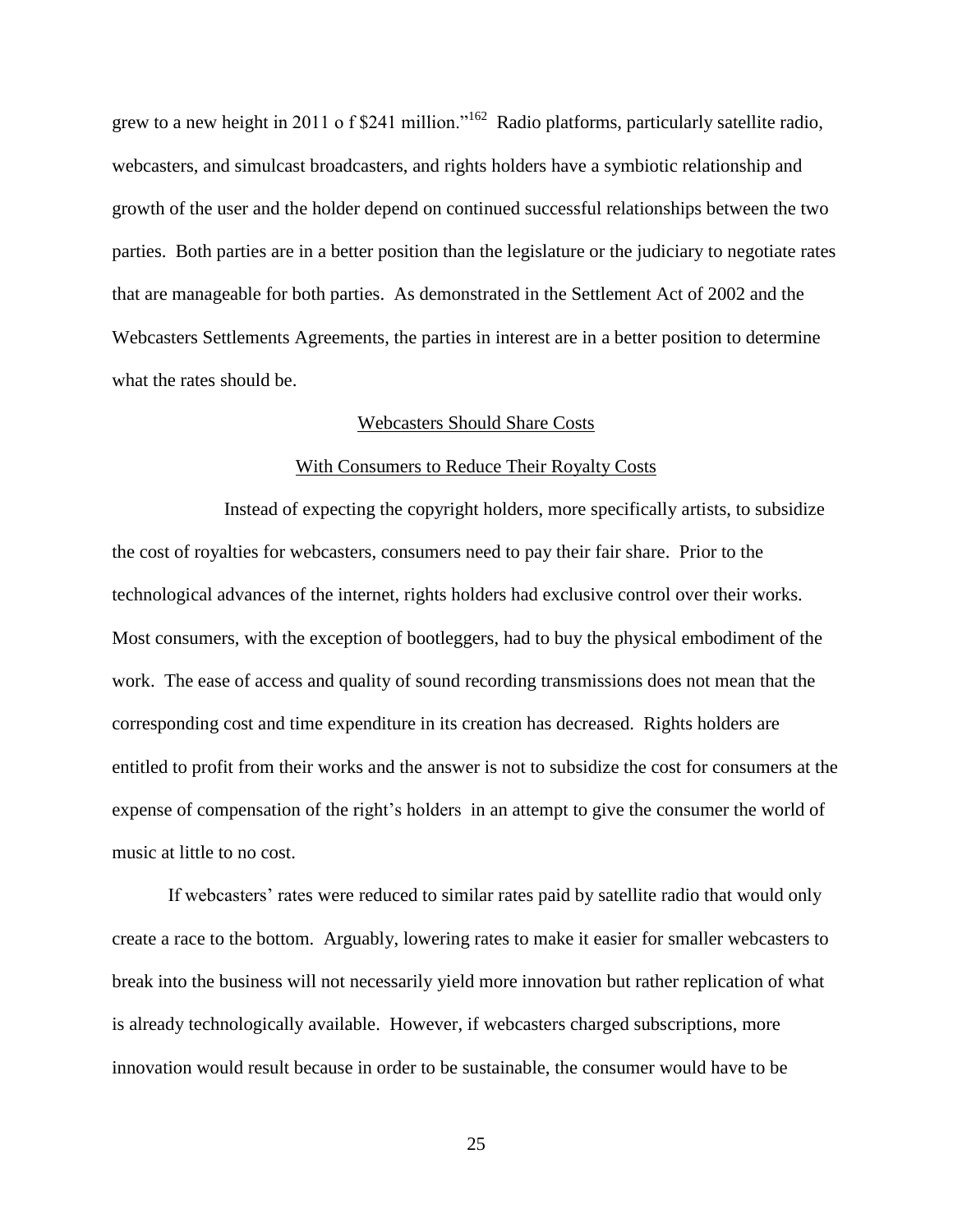persuaded the service was worth the expenditure. Furthermore, a modest subscription will generate more revenue for the webcaster to help shoulder the cost of royalties

#### Transparency of the Royalty Rate Markets by Users and Owners

Both sound recording owners and radio platforms make conclusory assertions concerning the future of their industries without any concrete evidence, as demonstrated in the rate setting proceedings. Both owners and users claim rates set either too high or too low will stifle the future of their industries. Neither side produced evidence concerning the royalties they pay or receive. In both proceedings, both SoundExchange and the Broadcasters brought in economist and professors to make general assertions that the CRB is forced to make a determination on, in the absence of concrete figures. The music industry refuses to discuss how much artists are paid or how much record companies make after the royalty checks are paid. Conversely, webcasters discuss their plight in broad percentages and numbers. Greater transparency is needed to help the CRB make a well-reasoned rate determination that are fair to both sides.

#### CONCLUSION

Overall, Congressional action that changes the standard is not the going adequately address disproportionately high rates paid by webcasters. The standard rather is inconsequential as applied to Webcasters because the analysis under the standards is relatively similar. Based on the rate proceedings the most important determinations were the rate structure and the benchmark market rate. Once the rate structure and the bench market rate are determined, the factors within the standards serve as grounds for merely adjusting the rate up or down.

Given the licenses are compulsory, the answer does not lie in reducing the compensation of the owners whose hands are already tied with respect to the licenses. Rather the solution lies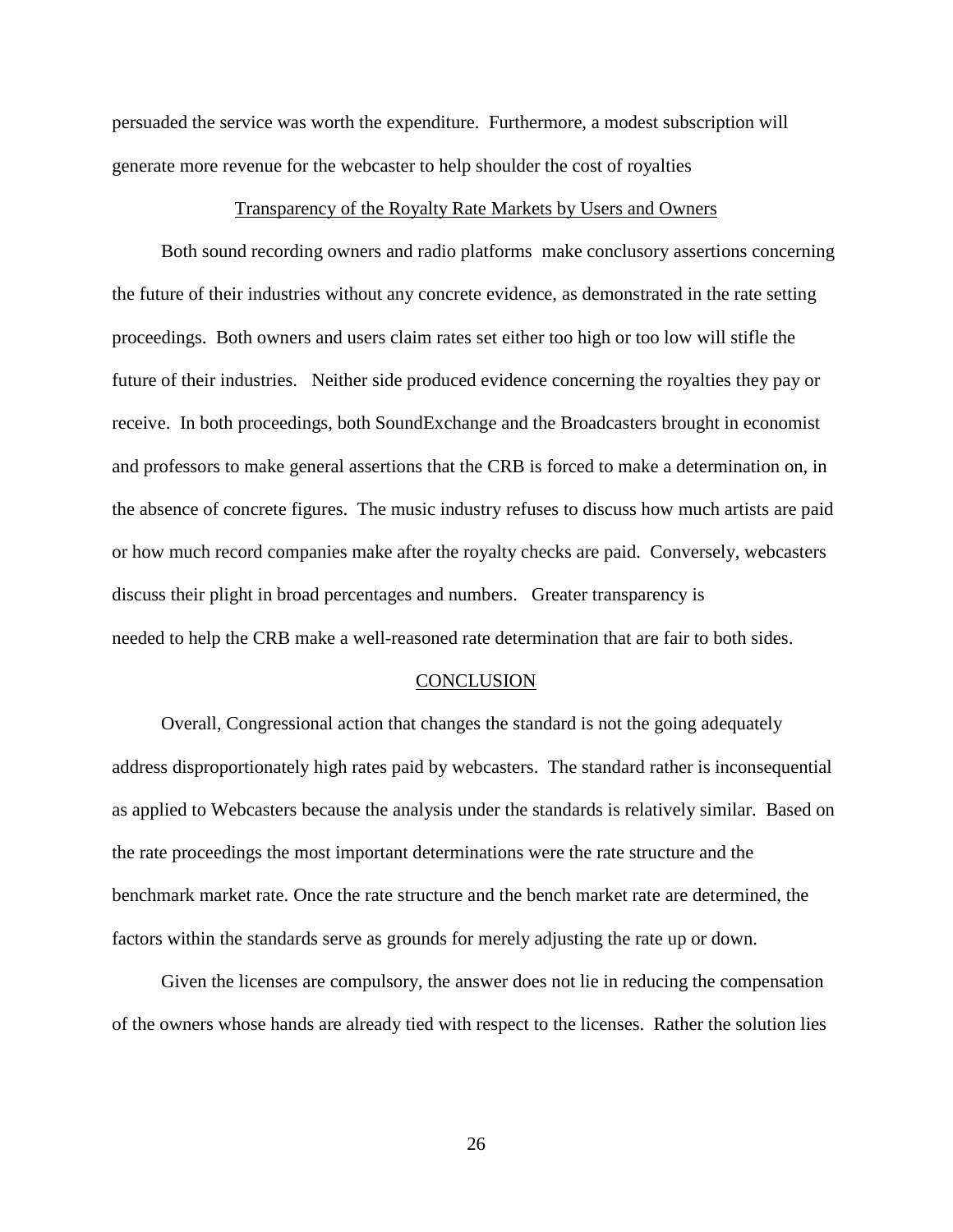in encouraging users such as Pandora to run their businesses with more efficiency by increasing advertising or making consumers pay a modest subscription.

Both copyright owners and users need to work together for the same desirable result which is mass consumption of their respective goods. If royalty rates are set too high, there is a potential danger the availability of internet radio platforms will be negatively impacted. However, if the rates are set too low, investment in music could decline drastically and reduce the creative output of artists and record companies. Either way, the constitution seeks to ensure continued growth of technological innovations such as music platforms and the continued creative output and investment by artists and record companies for the sake of the public at large. Royalty rates that threaten extinction of either industry will only be detrimental to the public and violate the principles set forth under the Constitution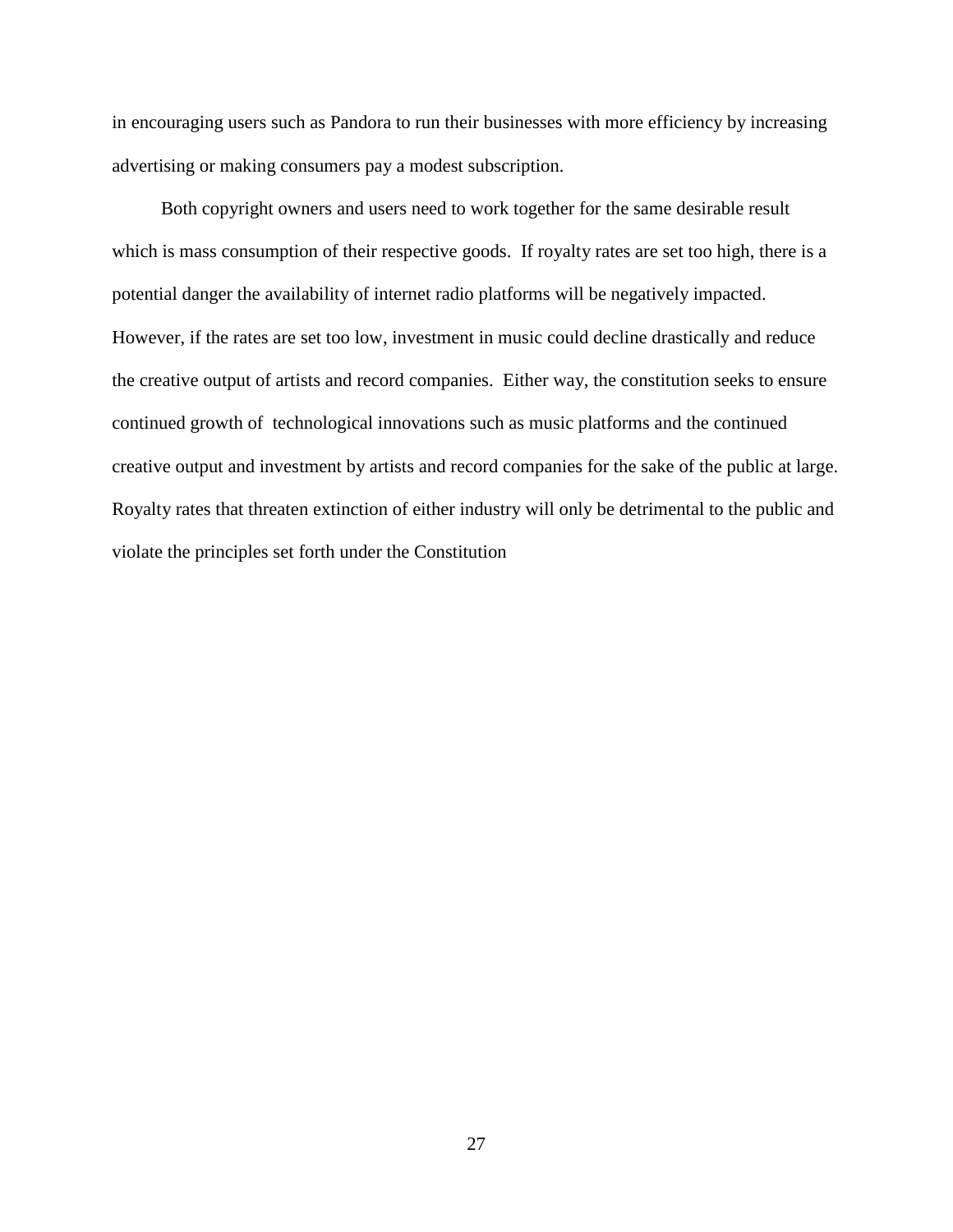<sup>1</sup> 17 U.S.C. §102(a)(1)-(8) (2006) (listing various categories of works of authorship such as literary works, musical works, dramatic works, pantomimes and choreographic works, pictorial, graphic and sculptural works; motion pictures and audiovisual works, sound recordings, and architectural works).

<sup>2</sup> This paper deals exclusively with royalty rates related to sound recording royalties.

<sup>3</sup> Jennifer Martinez, *Lawmakers introduce Pandora-backed Music Royalty Legislation*, THE HILL (last visited Apr. 15, 2013). http://thehill.com/blogs/hillicon-valley/technology/251037-lawmakers-introducepandora-backed-music-royalty-legislation.

4 Ed Christman, *Sirius XM Files Lawsuit Against Sound Exchange and A2IM, Alleging Licensing Interference,* BILLBOARD MAGAZINE. [http://www.billboard.com/biz/articles/news/1098205/siriusxm-files](http://www.billboard.com/biz/articles/news/1098205/siriusxm-files-lawsuit-against-soundexchange-and-a2im-alleging-licensing)[lawsuit-against-soundexchange-and-a2im-alleging-licensing](http://www.billboard.com/biz/articles/news/1098205/siriusxm-files-lawsuit-against-soundexchange-and-a2im-alleging-licensing) (Last visited Apr. 25, 2013).

5 *Id*.

6 *Arista Records v. Launch Media Inc*., 578 F.3d 148 (2d Cir. 2009) (holding internet radio service is not interactive).

7 *Id*. at 152.

8 AM/FM radio currently pays royalties for AM/FM simulcast which transmitted over the internet.

<sup>9</sup> The IRFA was introduced in the House by Representatives Jason Chaffetz and Jared Polis and in the Senate by Senator Ron Wyden.

<sup>10</sup> Nadler seeks Fair Compensation and Rate Parity for Performing Artist, NADLER.HOUSE.GOV (Apr. 25, 2013), [http://nadler.house.gov/press-release/nadler-seeks-fair-compensation-and-rate-parity-performing-](http://nadler.house.gov/press-release/nadler-seeks-fair-compensation-and-rate-parity-performing-artists) $\frac{\text{arbits}}{11}$  Internet Padio Formess Act of 20

InternetRadio Fairness Act of 2012, H.R. 6480 112th Cong. (2011).

<sup>12</sup> CEA Endorses Internet Radio Fairness Act, MARKETWATCH.COM, (last visited Apr. 25, 2013), http://www.marketwatch.com/story/cea-endorses-internet-radio-fairness-act-2012-09-21.

<sup>13</sup> Discussion Draft, House of Representatives, Interim Fairness in Radio Starts Today Act of 2012, (Apr.

25, 2012), http://nadler.house.gov/sites/nadler.house.gov/files/documents/NADLER\_153\_xml.pdf. 14 *Id.* at 3.

<sup>15</sup> Determination of Rates and Terms for Preexisting Subscription Services and Satellite Digital Audio Radio Services, 73 Fed Reg. 4080 (Library of Cong., Copyright Royalty Bd. Jan, 24, 2008) (to be codified at 37 C.F.R. pt. 382) [hereinafter CRB Satellite Radio Final Decision].

 $16$  17 U.S.C. $\frac{2}{9}$ 102(a)(2), (7) (2006).

 $17$  *Id* §102(a)(2).

 $^{18}$  *Id.* § 102(a)(7).

<sup>19</sup> *Arista*, 578 F.3d at 151.

 $20$  Id. at 152.

21 *Id*.

22 *Id.*

23 *Id*.

24 *Id*.

 $25$  17 U.S.C.  $$106(1), (2), (3)(2006)$ .

26 *Arista*, 578 F.3d at 153.

27 *Id.* at 153.

28 *Id.*

29 Jeremy Delibero, *Copyright Arbitration Royalty Panels and the Webcasting Controversy: The Antithesis of Good Alternative Dispute Resolution*, 5 PEPP. DISP. RESOL. L.J. 83, 87 (2005).

30 *Id.* at 89.

<sup>31</sup> Paul Musser, *The Internet Equality Act: A Needed Substantive Cure For Webcasting Royalty Standards and Congressional Bargaining Chip*, 8 LOY L. & TECH. ANN. 1(2009).

 $32$  17 U.S.C. §§101, 115(a)(1), (c)(3)(J)(i) (2006).

<sup>33</sup> *Id* at § 114.

<sup>34</sup> *Id* at § 112.

<sup>35</sup> *Id* at § 114(f)(2).

<sup>36</sup> *Id* at § 114 (f)(1)(B).

 $37$  H.R. Rep. No. 104- 274 at 13(1995).

<sup>38</sup> *Id.*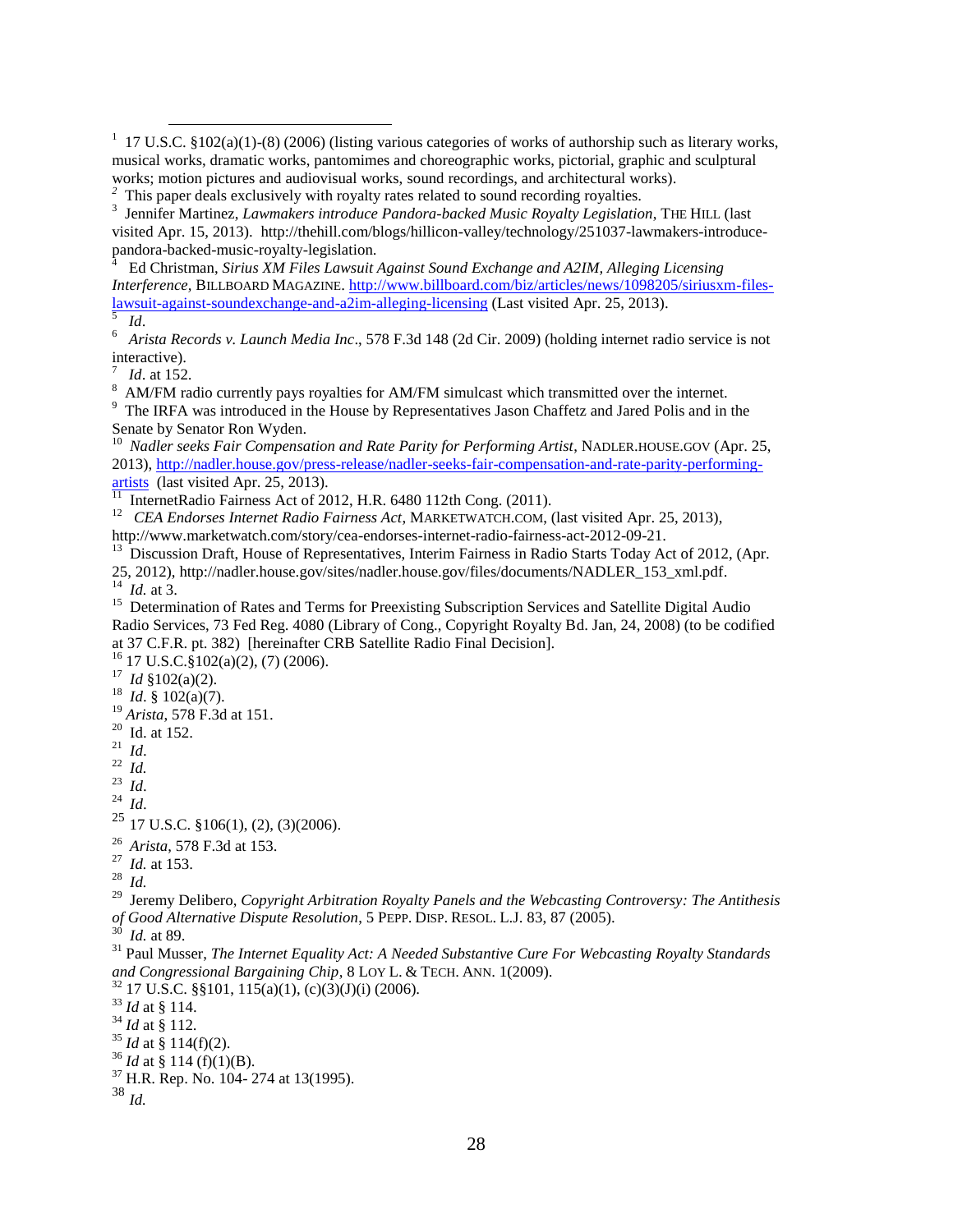$\overline{a}$ 

*Id.* at 14.

 $^{44}$  17 U.S.C. §114(f)(2)(B) (2006).

<sup>45</sup> In the Matter of Rate Setting for Digital Performance Right in Sound Recordings and Ephemeral Recordings: Report of Copyright Arbitration Royalty Panel, CARP DTRA 1 & 2 Docket No. 2000-9 (Feb 20, 2002).

Arista, 578 F.3d at 154.

*Id.* at 154.

<sup>48</sup> CRB Satellite Radio Final Decision, supra note 15, at 4085.

<sup>49</sup> Sound Exchange, the nonprofit performance rights organization, is tasked with collecting digital and satellite royalties for copyright owners. Sound Exchange represents the labels and artists in an initial negotiation and the rate-setting proceeding.

CRB Satellite Radio Final Decision, supra note 15, at 4087.

- *Id*. at 4085. *Id*. at 4086. *Id.* at 4087. *Id* at 4086. *Id.*
- CRB Satellite Radio Final Decision, supra note 15, at 4087.
- *Id.* at 4088
- *Id*. at 4089-4093.
- *Id*. at 4093.
- *Id.* at 4094.
- *Id.*
- $\frac{62}{3}$  CRB Satellite Radio Final Decision, supra note 15, at 4094.
- *Id*.
- *Id*.
- *Id*. at 4095.
- *Id*.
- *Id*. at 4094.
- CRB Satellite Radio Final Decision, supra note 15, at 4095.
- *Id*.
- *Id*.
- *Id.*
- *Id*. *Id*.
- 
- <sup>74</sup> CRB Satellite Radio Final Decision, supra note 15, at 4095.
- *Id*.
- $^{76}$  *Id.*
- *Id.*
- *Id.*
- *Id*. at 4096.
- CRB Satellite Radio Final Decision, supra note 15, at 4096.
- *Id.*
- *Id.*
- *Id*. *Id*.
- *Id*.
- 
- CRB Satellite Radio Final Decision, supra note 15, at 4097.

*Id.* 

*Id.* at 4098.

17 U.S.C. §114(f)(1)(B) (2006).

 $^{40}$  *Id.* § 114(f)(1)(A).

<sup>&</sup>lt;sup>41</sup> *Id.* § 801 (b)(1)(A)-(D).

H.R. Rep. No. 104- 274 at 13(1995).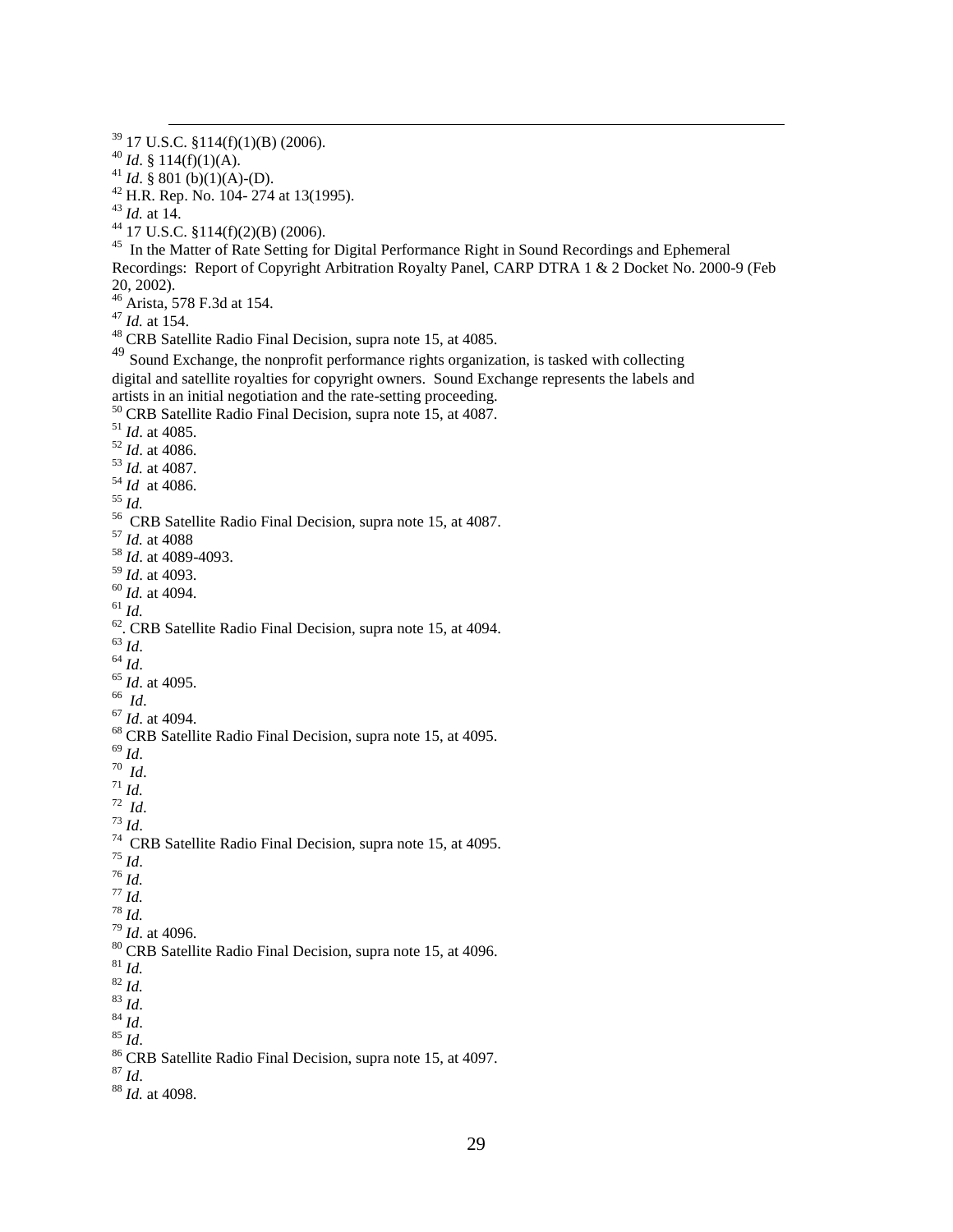<sup>89</sup> *Id*. at 4097 <sup>90</sup> *Id*. 91 *Id.*  $92$  CRB Satellite Radio Final Decision, supra note 15, at 4097. 93 *Id*. 94 *Id*. 95 *Id*. at 4098. 96 *Id*. 97 Determination of Rates and Terms, Digital Performance Right in Sound Recordings and Ephemeral Recordings, 72 Fed. Reg, 24084 (Copyright Royalty Bd., Library of Cong. May 1, 2007) (codified at 37 C.F.R. pt. 380) [hereinafter CRB Webcasting Final Determination].  $^{98}$  17 U.S.C. § 114(f)(2)(B). <sup>99</sup> CRB Webcasting Final Determination, supra note 97, at 24097. 100 *Id.* at 24087. 101  *Id.* <sup>102</sup> CRB Webcasting Final Determination, supra note 97, at 24087. 103 *Id*. at 24091. 104 *Id*. at 24090. 105 *Id*. 106 *Id*. at 24089. <sup>107</sup> CRB Webcasting Final Determination, supra note 97, at 24089. 108 *Id*. at 24090. 109 *Id*. at 24095. 110 *Id*. at 24092. 111 *Id*. at 24095. <sup>112</sup> Andrew Stockman, *Internet Radio: The Case for a Technology Neutral Royalty Standard*, 95 Va. L. Rev. 2129 (2009). 113 *Id.* at 2148. 114 *Id*. 115 *Id.* <sup>116</sup> Senator Ron Wyden, Statement of Introduction for the Internet Radio Fairness Act of 2012 at Senate Hearing, (Sept. 21, 2012). <sup>117</sup> Kevin Goldberg, *Congressional Resolution to Copyright Disparities Sometime Soon*, COMMLAWBLOG, [\(http://commlawblog.com/2012/10/articles/broadcast/congressional-resolution-to-copyright-disparities](http://commlawblog.com/2012/10/articles/broadcast/congressional-resolution-to-copyright-disparities-sometime-soon/print.html)[sometime-soon/print.html.](http://commlawblog.com/2012/10/articles/broadcast/congressional-resolution-to-copyright-disparities-sometime-soon/print.html) (Last visited April 25, 2013).<br><sup>118</sup> 2011 CONG US HR 6480, 112<sup>th</sup> Congress, 2<sup>nd</sup> Session (2011). <sup>119</sup> See Senator Ron Wyden, Statement of Introduction, supra note 116. 120 *CEA Endorses Internet Radio Fairness Act*, supra note 12.  $121$  CEA is a firm that specializes in global trading and investment services. 122 *In the Wake of Internet Radio Fairness Act, BTIG Analyst Suggests Pandora Should Pay More*, ALLACCESS.COM, [\(http://www.allaccess.com/net-news/archive/story/110672/in-wake-of-internet-radio](http://www.allaccess.com/net-news/archive/story/110672/in-wake-of-internet-radio-fairness-act-btig-analys)[fairness-act-btig-analys\)](http://www.allaccess.com/net-news/archive/story/110672/in-wake-of-internet-radio-fairness-act-btig-analys) (Last visit visited Apr. 25, 2013).<br><sup>123</sup> CRB Webcasting Final Determination, supra note 97, at 24089.

- 
- <sup>124</sup>*Id*.
- <sup>125</sup> CRB Satellite Radio Final Decision, supra note 15, at 4095.
- <sup>126</sup> CRB Webcasting Final Determination, supra note 97, at 24095.
- <sup>127</sup> CRB Satellite Radio Final Decision, supra note 15, at 4096.
- <sup>128</sup> Martinez, supra note 3.
- <sup>129</sup> Goldberg, supra note 117.
- <sup>130</sup> CRB Satellite Radio Final Decision, supra note 15, at 4095.
- 131 *Id*.
- 132 *Id.* at 4096.

 $\overline{a}$ 

- 133 *Id*.
- 134 *Id.*
- <sup>135</sup> *Id.*